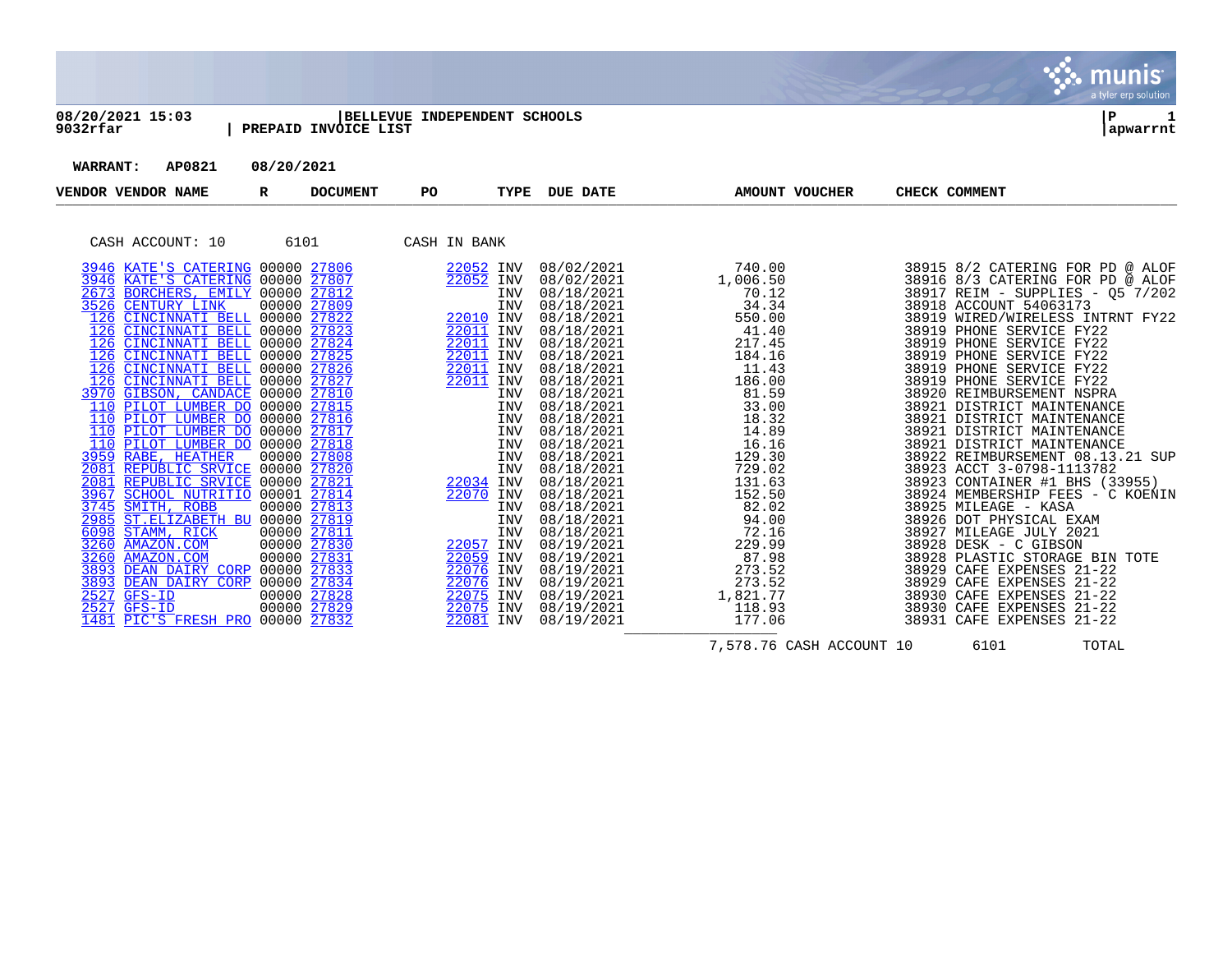| 08/20/2021 15:03  BELLEVUE INDEPENDENT SCHOOLS<br>9032rfar   DETAIL INVOICE LIST                                                                                                                                                                                                                                                                                                                |    |  |                                              |        |       |                | $\mathbf{2}$<br>ΙP<br>apwarrnt |
|-------------------------------------------------------------------------------------------------------------------------------------------------------------------------------------------------------------------------------------------------------------------------------------------------------------------------------------------------------------------------------------------------|----|--|----------------------------------------------|--------|-------|----------------|--------------------------------|
| CASH ACCOUNT: 10 6101 CASH IN BANK                                                                                                                                                                                                                                                                                                                                                              |    |  | WARRANT: AP0821 08/20/2021                   |        |       |                | DUE DATE: 08/20/2021           |
| VENDOR G/L ACCOUNTS R                                                                                                                                                                                                                                                                                                                                                                           | PO |  | TYPE DUE DATE <b>INVOICE/AMOUNT</b> DOCUMENT |        |       | <b>VOUCHER</b> | <b>CHECK</b>                   |
|                                                                                                                                                                                                                                                                                                                                                                                                 |    |  |                                              | 368.00 | 27835 |                |                                |
|                                                                                                                                                                                                                                                                                                                                                                                                 |    |  |                                              |        | 27836 |                |                                |
|                                                                                                                                                                                                                                                                                                                                                                                                 |    |  |                                              |        | 27837 |                |                                |
| $\begin{array}{cccccc} 3964 & \texttt{A-1} & \texttt{AMUSEMENT} & \texttt{R} & \texttt{PARTY} & 00000 & 22058 & \texttt{INV} & 08/19/2021 & & & & 42577 & \\ & 1 & \texttt{0101118} & \texttt{0679} & & \texttt{REG INSTR} & \texttt{OTH} & \texttt{STDT} & \texttt{A} & & & 248.00 & \\ & & & & & & & & & & & 248.00 & \\ & & & & & & & & & & & & 248.00 & \\ & & & & & & & & & & & & & & 248$ |    |  |                                              |        | 27851 |                |                                |
|                                                                                                                                                                                                                                                                                                                                                                                                 |    |  |                                              |        | 27848 |                |                                |
| $\begin{tabular}{l c c c c c} \hline 5972&\texttt{AFD SUPPLY, LLC}&00000&22042&\texttt{INV}&08/19/2021&117451\\ \hline 1&9101087&0434&\texttt{BULLING OP} &\texttt{BLDG REPR}&217.91\\ &\texttt{Invoice Net}&00000&22042&\texttt{INV}&08/19/2021&117451\\ &\texttt{Invoice Net}&217.91&117049\\ 1&0101987&0434&\texttt{BLDG OP BP} &\texttt$                                                    |    |  |                                              |        | 27849 |                |                                |
|                                                                                                                                                                                                                                                                                                                                                                                                 |    |  |                                              |        | 27838 |                |                                |
|                                                                                                                                                                                                                                                                                                                                                                                                 |    |  |                                              |        |       |                |                                |
|                                                                                                                                                                                                                                                                                                                                                                                                 |    |  |                                              |        | 27839 |                |                                |
|                                                                                                                                                                                                                                                                                                                                                                                                 |    |  |                                              |        | 27840 |                |                                |
|                                                                                                                                                                                                                                                                                                                                                                                                 |    |  |                                              |        | 27841 |                |                                |
|                                                                                                                                                                                                                                                                                                                                                                                                 |    |  |                                              |        | 27842 |                |                                |
| $\begin{tabular}{l c c c c c} \hline 3260&AMZON_{LOM}$&0650&00000&22043&\text{INV}&08/19/2021&\text{0.0000}&0.00000&22043&\text{INV}&08/19/2021&\text{0.00000}&0.00000&22043&\text{INV}&08/19/2021&\text{0.00000}&0.00000&0.0000&0.0000&0.0000&0.0000&0.0000&0.0000&0.0000&0.0$                                                                                                                 |    |  |                                              |        | 27843 |                |                                |

 $\ddot{\ddot{\mathbf{w}}}$  munis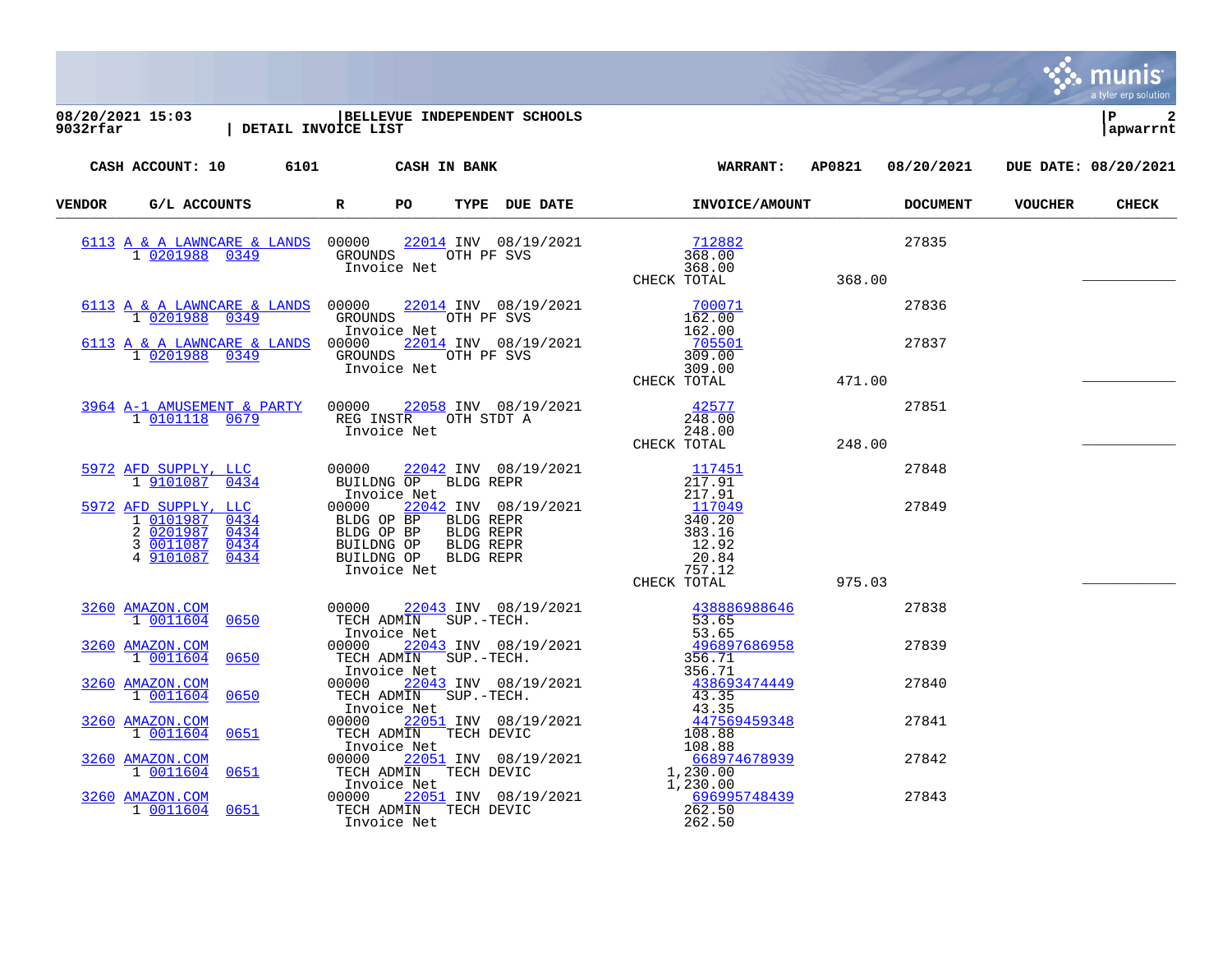a tyler erp solution **08/20/2021 15:03 |BELLEVUE INDEPENDENT SCHOOLS |P 3 9032rfar | DETAIL INVOICE LIST |apwarrnt CASH ACCOUNT: 10 6101 CASH IN BANK WARRANT: AP0821 08/20/2021 DUE DATE: 08/20/2021 VENDOR G/L ACCOUNTS R PO TYPE DUE DATE INVOICE/AMOUNT DOCUMENT VOUCHER CHECK** VERIDOR G/L ACCOONIS RELATION RELATION IN THE LOB DATE INVOLVER AROUNI [3260](https://yvwlndash063.tylertech.com/sites/mu9032/Live/_layouts/15/DashboardMunisV6.3/PassThru.aspx?-E=7n%2BKfqWBZ%2BuqxoeTJK0Sy/ghlrqWd5yP3oBNmMJ0p1zErn4a0D4EhQ6weCDClc3f&) [AMAZON.COM](https://yvwlndash063.tylertech.com/sites/mu9032/Live/_layouts/15/DashboardMunisV6.3/PassThru.aspx?-E=7n%2BKfqWBZ%2BuqxoeTJK0Sy/ghlrqWd5yP3oBNmMJ0p1zErn4a0D4EhQ6weCDClc3f&) 00000 [22018](https://yvwlndash063.tylertech.com/sites/mu9032/Live/_layouts/15/DashboardMunisV6.3/PassThru.aspx?-E=UkvGqh2krVQt1h4e%2BiZDhLVl%2BKBxARQVMbDoCChWJHYxIfLFLDOeORlSm4bYHaW3&) INV 08/19/2021 [484875583469](https://yvwlndash063.tylertech.com/sites/mu9032/Live/_layouts/15/DashboardMunisV6.3/PassThru.aspx?-E=TA1TsJJzabO5krR6IasXgd0WYUneo%2B1GtkDDb2brs%2BK3vV5oWdXrMWmnN/kFn1dOahwms3aK8umB2uC157Wm0A==&) 27844 1 [0102118](https://yvwlndash063.tylertech.com/sites/mu9032/Live/_layouts/15/DashboardMunisV6.3/PassThru.aspx?-E=diIUJATwOd3%2B8uGjm7TQdY1M%2BbgFBKylbDgRV/Y%2BwdM9rE/ZaC2yF5ASIdqEf2SkedxoFS/KicgC75QQy8UuOQ==&) [0651](https://yvwlndash063.tylertech.com/sites/mu9032/Live/_layouts/15/DashboardMunisV6.3/PassThru.aspx?-E=diIUJATwOd3%2B8uGjm7TQdY1M%2BbgFBKylbDgRV/Y%2BwdM9rE/ZaC2yF5ASIdqEf2SkedxoFS/KicgC75QQy8UuOQ==&) [610G](https://yvwlndash063.tylertech.com/sites/mu9032/Live/_layouts/15/DashboardMunisV6.3/PassThru.aspx?-E=diIUJATwOd3%2B8uGjm7TQdY1M%2BbgFBKylbDgRV/Y%2BwdM9rE/ZaC2yF5ASIdqEf2SkedxoFS/KicgC75QQy8UuOQ==&) REG INSTR TECH DEVIC 845.00 Invoice Net<br>00000 22018 INV 08/19/2021 668766678636 [3260](https://yvwlndash063.tylertech.com/sites/mu9032/Live/_layouts/15/DashboardMunisV6.3/PassThru.aspx?-E=3%2Bh/%2BNfvZQ8LvaXEb1Kctq92j%2BwSxFy7pgXeSJpRXh/H3tYZPWKZ9xHcfcwEYR6D&) [AMAZON.COM](https://yvwlndash063.tylertech.com/sites/mu9032/Live/_layouts/15/DashboardMunisV6.3/PassThru.aspx?-E=3%2Bh/%2BNfvZQ8LvaXEb1Kctq92j%2BwSxFy7pgXeSJpRXh/H3tYZPWKZ9xHcfcwEYR6D&) 00000 [22018](https://yvwlndash063.tylertech.com/sites/mu9032/Live/_layouts/15/DashboardMunisV6.3/PassThru.aspx?-E=hDlLoYPfFpT2JGL6BIxGSeIynhsxIVfWcJYoxNqmO4jV7SQHNoD/ND6Z4igvYFLY&) INV 08/19/2021 [668766678636](https://yvwlndash063.tylertech.com/sites/mu9032/Live/_layouts/15/DashboardMunisV6.3/PassThru.aspx?-E=LtEzEo4xn7plsFkF/KxWn1jueEp9fJqN6xmrWjwsH394tr7kHwck4WGitxEPRgB0OD%2BJvREJ3Sma9bXiCclkvw==&) 27845<br>1 0102118 0651 610G REG INSTR TECH DEVIC 3,051.18 1002 REG INSTR TECH DEVIC 3,051.18<br>1.051.18 Invoice Net 3,051.18 Invoice Net 3,051.18 [3260](https://yvwlndash063.tylertech.com/sites/mu9032/Live/_layouts/15/DashboardMunisV6.3/PassThru.aspx?-E=ZOYDthrq9qACR0KyYic3iM8Ks197/nHA0s44BicPDkI7SdoL6AOEb68pIW/id8R5&) [AMAZON.COM](https://yvwlndash063.tylertech.com/sites/mu9032/Live/_layouts/15/DashboardMunisV6.3/PassThru.aspx?-E=ZOYDthrq9qACR0KyYic3iM8Ks197/nHA0s44BicPDkI7SdoL6AOEb68pIW/id8R5&) 00000 [22039](https://yvwlndash063.tylertech.com/sites/mu9032/Live/_layouts/15/DashboardMunisV6.3/PassThru.aspx?-E=s%2BW3JMZMoHrAlO4BrdnCl0rbh8XR4HtClhhFcgPQy6uvKBAXWs6ywFrl9/jS64Zv&) INV 08/19/2021 [749889755457](https://yvwlndash063.tylertech.com/sites/mu9032/Live/_layouts/15/DashboardMunisV6.3/PassThru.aspx?-E=W%2B4gb8CJ4GNYeCITP5QG37hZnuU7turmVmDkcGGRya7CeTQcNhcNKvDFwMpCIfqtomtMHKQ/Ml%2Bn5Sr/cSSL5A==&) 27846 1 [0102118](https://yvwlndash063.tylertech.com/sites/mu9032/Live/_layouts/15/DashboardMunisV6.3/PassThru.aspx?-E=IoynQxCoU%2BTNg5nxPj47w9%2BotgKpVIsUJj1%2BsbugEZVjFJRSDnLTrs%2Bg0%2BNHeyMnE0JGXhD9XCigjqHxdP0QQA==&) [0610](https://yvwlndash063.tylertech.com/sites/mu9032/Live/_layouts/15/DashboardMunisV6.3/PassThru.aspx?-E=IoynQxCoU%2BTNg5nxPj47w9%2BotgKpVIsUJj1%2BsbugEZVjFJRSDnLTrs%2Bg0%2BNHeyMnE0JGXhD9XCigjqHxdP0QQA==&) [554GD](https://yvwlndash063.tylertech.com/sites/mu9032/Live/_layouts/15/DashboardMunisV6.3/PassThru.aspx?-E=IoynQxCoU%2BTNg5nxPj47w9%2BotgKpVIsUJj1%2BsbugEZVjFJRSDnLTrs%2Bg0%2BNHeyMnE0JGXhD9XCigjqHxdP0QQA==&) REG INSTR SUPPLIES 25.95<br>
myoice Net any 010212 25.95 Provice Net that the set of the 25.95 (1995)<br>10000 22018 CRM 07/13/2021 - 27847 857943799383 CREDIT 27847  $\frac{3260}{1} \frac{\text{AMAZON}}{0102118}$  $\frac{3260}{1} \frac{\text{AMAZON}}{0102118}$  $\frac{3260}{1} \frac{\text{AMAZON}}{0102118}$  0651 610G REG INSTR TECH DEVIC<br>-845.00 1 [0102118](https://yvwlndash063.tylertech.com/sites/mu9032/Live/_layouts/15/DashboardMunisV6.3/PassThru.aspx?-E=f3b4UEAxx0jn7mDOGH2%2BCziOAziK1I2OoNEgIDcFM0snk2cBw6ICpCavTeOgJvTfdptk4/Vyjxa3bbA5hDMz/g==&) [0651](https://yvwlndash063.tylertech.com/sites/mu9032/Live/_layouts/15/DashboardMunisV6.3/PassThru.aspx?-E=f3b4UEAxx0jn7mDOGH2%2BCziOAziK1I2OoNEgIDcFM0snk2cBw6ICpCavTeOgJvTfdptk4/Vyjxa3bbA5hDMz/g==&) [610G](https://yvwlndash063.tylertech.com/sites/mu9032/Live/_layouts/15/DashboardMunisV6.3/PassThru.aspx?-E=f3b4UEAxx0jn7mDOGH2%2BCziOAziK1I2OoNEgIDcFM0snk2cBw6ICpCavTeOgJvTfdptk4/Vyjxa3bbA5hDMz/g==&) REG INSTR TECH DEVIC -845.00 Invoice Net CHECK TOTAL 5,132.22 [2839](https://yvwlndash063.tylertech.com/sites/mu9032/Live/_layouts/15/DashboardMunisV6.3/PassThru.aspx?-E=aEs6FJX8GLnhvKQdGOx01o/dwvdSFn3WFYuUet5aI%2Bkn97VYCATtEVAKCIYJMiDB&) [AQUA SCIENCE, INC.](https://yvwlndash063.tylertech.com/sites/mu9032/Live/_layouts/15/DashboardMunisV6.3/PassThru.aspx?-E=aEs6FJX8GLnhvKQdGOx01o/dwvdSFn3WFYuUet5aI%2Bkn97VYCATtEVAKCIYJMiDB&) 00000 INV 08/19/2021 [132478](https://yvwlndash063.tylertech.com/sites/mu9032/Live/_layouts/15/DashboardMunisV6.3/PassThru.aspx?-E=8Bt2ieowkUNTMChTUBkUo9OgZ4HNfKaxR2l1Vi30oJxnw5F7etjN7itVXABKxuw4Q11Ag1GjQJG1%2BST%2BI50CKg==&) 27852 1 [0101987](https://yvwlndash063.tylertech.com/sites/mu9032/Live/_layouts/15/DashboardMunisV6.3/PassThru.aspx?-E=YXA9TEXqjb4tzNJ4ocnyveq30Om2Yv2JU68zfzBWyGAKL%2BRCocW43nORJTM3GlUV&) [0431](https://yvwlndash063.tylertech.com/sites/mu9032/Live/_layouts/15/DashboardMunisV6.3/PassThru.aspx?-E=YXA9TEXqjb4tzNJ4ocnyveq30Om2Yv2JU68zfzBWyGAKL%2BRCocW43nORJTM3GlUV&) BLDG OP BP NON TCH RP 600.00 Invoice Net 600.00 CHECK TOTAL 600.00 [2476](https://yvwlndash063.tylertech.com/sites/mu9032/Live/_layouts/15/DashboardMunisV6.3/PassThru.aspx?-E=aVzOpj2Urz0CQyEWWTes6Vw%2BTN6Ua%2BhLsNH%2Bk/MFy9LEDuoRGh6KDSAJKogEV0Zn&) [ARC DOCUMENT SOLUTIONS](https://yvwlndash063.tylertech.com/sites/mu9032/Live/_layouts/15/DashboardMunisV6.3/PassThru.aspx?-E=aVzOpj2Urz0CQyEWWTes6Vw%2BTN6Ua%2BhLsNH%2Bk/MFy9LEDuoRGh6KDSAJKogEV0Zn&) 00001 INV 08/19/2021 [51OHI9196166](https://yvwlndash063.tylertech.com/sites/mu9032/Live/_layouts/15/DashboardMunisV6.3/PassThru.aspx?-E=LTFslrag2FJpfwxJgIV4KULKG2pP8UCl%2BcqWaEaweRVSBu3QwK0nunRRn1msyrGff3ib/y%2B9fmJwK1e8DldtsA==&) 27853 1 [0003603](https://yvwlndash063.tylertech.com/sites/mu9032/Live/_layouts/15/DashboardMunisV6.3/PassThru.aspx?-E=si%2Bi1nUpNvwDf03Hkw5ER1JDMnm8se/nNK5b9EFmyE9oQ67CKcGysMgoXT5l6%2BlGbrzH2LR4WTTK8gRjvW3bHw==&) [0349](https://yvwlndash063.tylertech.com/sites/mu9032/Live/_layouts/15/DashboardMunisV6.3/PassThru.aspx?-E=si%2Bi1nUpNvwDf03Hkw5ER1JDMnm8se/nNK5b9EFmyE9oQ67CKcGysMgoXT5l6%2BlGbrzH2LR4WTTK8gRjvW3bHw==&) [8155G](https://yvwlndash063.tylertech.com/sites/mu9032/Live/_layouts/15/DashboardMunisV6.3/PassThru.aspx?-E=si%2Bi1nUpNvwDf03Hkw5ER1JDMnm8se/nNK5b9EFmyE9oQ67CKcGysMgoXT5l6%2BlGbrzH2LR4WTTK8gRjvW3bHw==&) BLDG IMPR OTH PF SVS 35.65 Invoice Net 35.65 CHECK TOTAL 35.65 \_\_\_\_\_\_\_\_\_\_\_ [3963](https://yvwlndash063.tylertech.com/sites/mu9032/Live/_layouts/15/DashboardMunisV6.3/PassThru.aspx?-E=uHeQXNA83ch1V7L6LYF7mkhsd1xdGl1dBXuV5v/1U/9W6euTu7tMalMVDFUaIgGg&) [LEO J BRIELMAIER COMPA](https://yvwlndash063.tylertech.com/sites/mu9032/Live/_layouts/15/DashboardMunisV6.3/PassThru.aspx?-E=uHeQXNA83ch1V7L6LYF7mkhsd1xdGl1dBXuV5v/1U/9W6euTu7tMalMVDFUaIgGg&) 00000 [22060](https://yvwlndash063.tylertech.com/sites/mu9032/Live/_layouts/15/DashboardMunisV6.3/PassThru.aspx?-E=yvDmaiORzuIH/OZMvTfPvrshUlnI1Wt/j99gUzvvxtv4AX0%2BUFx9PvSNgNosWObY&) INV 08/19/2021 [08.17.21 REH372-100](https://yvwlndash063.tylertech.com/sites/mu9032/Live/_layouts/15/DashboardMunisV6.3/PassThru.aspx?-E=c1lpo6eb/mLrWjx7hbhaqlSMmJVumKH0RyiNOSrv5AfpdKJAl/KQ6B60MTZqnXAxncUEXChKwS6UwFqIBypOMA==&) 27850 1 [0103603](https://yvwlndash063.tylertech.com/sites/mu9032/Live/_layouts/15/DashboardMunisV6.3/PassThru.aspx?-E=euulTytrz3hCwgWFbCQsdJADPGinfv9eNjnLGwXfydFQMxJMupskjoANZXG4%2BAUM4eOjicYF2YA8jBCXz1YAIQ==&) [0450](https://yvwlndash063.tylertech.com/sites/mu9032/Live/_layouts/15/DashboardMunisV6.3/PassThru.aspx?-E=euulTytrz3hCwgWFbCQsdJADPGinfv9eNjnLGwXfydFQMxJMupskjoANZXG4%2BAUM4eOjicYF2YA8jBCXz1YAIQ==&) [8155G](https://yvwlndash063.tylertech.com/sites/mu9032/Live/_layouts/15/DashboardMunisV6.3/PassThru.aspx?-E=euulTytrz3hCwgWFbCQsdJADPGinfv9eNjnLGwXfydFQMxJMupskjoANZXG4%2BAUM4eOjicYF2YA8jBCXz1YAIQ==&) BLDG IMPR CONSTR SVC 284,427.00 2 [0203603](https://yvwlndash063.tylertech.com/sites/mu9032/Live/_layouts/15/DashboardMunisV6.3/PassThru.aspx?-E=VS4dnK4udFYV0L/%2BMECHPJbCQJtKkQRpWyqz6e7ZDi7LY9qhnpqE3ihXm4N7mpCb%2BusLNTYIXsQFrciBaXj1mQ==&) [0450](https://yvwlndash063.tylertech.com/sites/mu9032/Live/_layouts/15/DashboardMunisV6.3/PassThru.aspx?-E=VS4dnK4udFYV0L/%2BMECHPJbCQJtKkQRpWyqz6e7ZDi7LY9qhnpqE3ihXm4N7mpCb%2BusLNTYIXsQFrciBaXj1mQ==&) [8155G](https://yvwlndash063.tylertech.com/sites/mu9032/Live/_layouts/15/DashboardMunisV6.3/PassThru.aspx?-E=VS4dnK4udFYV0L/%2BMECHPJbCQJtKkQRpWyqz6e7ZDi7LY9qhnpqE3ihXm4N7mpCb%2BusLNTYIXsQFrciBaXj1mQ==&) BLDG IMPR CONSTR SVC 156,042.00 Invoice Net 440,469.00<br>CHECK TOTAL CHECK TOTAL 440,469.00 \_\_\_\_\_\_\_\_\_\_\_ [3843](https://yvwlndash063.tylertech.com/sites/mu9032/Live/_layouts/15/DashboardMunisV6.3/PassThru.aspx?-E=PwLqctMOnnSA4W48%2BBuZ6iqr/8xr9l5zETA9jEeSgpTblPDjD1J3189CBh01iwcL&) [BSN SPORTS, LLC](https://yvwlndash063.tylertech.com/sites/mu9032/Live/_layouts/15/DashboardMunisV6.3/PassThru.aspx?-E=PwLqctMOnnSA4W48%2BBuZ6iqr/8xr9l5zETA9jEeSgpTblPDjD1J3189CBh01iwcL&) 00000 [22016](https://yvwlndash063.tylertech.com/sites/mu9032/Live/_layouts/15/DashboardMunisV6.3/PassThru.aspx?-E=qJpsF85jIiGQ0dbHlfrdkXqEYDCpwimPEbAaf9WqKqEMnJcYCslAzre2m6CvJLvV&) INV 08/19/2021 [303927614](https://yvwlndash063.tylertech.com/sites/mu9032/Live/_layouts/15/DashboardMunisV6.3/PassThru.aspx?-E=AjE//twKu2W1Uhk7hrlg32bqxdWzCuQESyFjxCq1lAbrVu7JyhUeSGmoJCdaJekIhr5909cr58hSugSsfBLl5A==&) 27854<br>1 0011604 0610 TECH ADMIN SUPPLIES 622.23 TECH ADMIN SUPPLIES<br>
Invoice Net Invoice Net 622.23 CHECK TOTAL 622.23 \_\_\_\_\_\_\_\_\_\_\_ [678](https://yvwlndash063.tylertech.com/sites/mu9032/Live/_layouts/15/DashboardMunisV6.3/PassThru.aspx?-E=x65LwypxPsPaDMQM%2B8MpcZVXZuGwV5RTkdnkCjWr1oPSrpXFhmWBEwMGCdDW0xCg&) [BUREAU OF ED. & RES.,](https://yvwlndash063.tylertech.com/sites/mu9032/Live/_layouts/15/DashboardMunisV6.3/PassThru.aspx?-E=x65LwypxPsPaDMQM%2B8MpcZVXZuGwV5RTkdnkCjWr1oPSrpXFhmWBEwMGCdDW0xCg&) 00000 [22027](https://yvwlndash063.tylertech.com/sites/mu9032/Live/_layouts/15/DashboardMunisV6.3/PassThru.aspx?-E=3mQaYjiIWZxPx4ENMGeqzarfiBuxFlVxZC6VEVo0EC5u3Eg/uJ4B8r8lkxpNi6/h&) INV 08/19/2021 [5039759](https://yvwlndash063.tylertech.com/sites/mu9032/Live/_layouts/15/DashboardMunisV6.3/PassThru.aspx?-E=D1Gu7Zb8cU4gERNBA9ROJS36H4LRkC91rh/%2Bo567Kn6YCKKX0mwCqEvHGcCjVkYEOTPbCjVZGZTHkOWDpGcJQg==&) 27855<br>1 0102118 0339 554GD REG INSTROT PRF TRN 5.570.00 1 <u>[0102118](https://yvwlndash063.tylertech.com/sites/mu9032/Live/_layouts/15/DashboardMunisV6.3/PassThru.aspx?-E=Axz4pS/af0NPCdzXru5Af3d31xMyNMdW9QIbRHC7DDFuA/Jp9HxWD9diUo9RWIPAv8wTdej7dFSZqUXdPfz1Dg==&) [0339](https://yvwlndash063.tylertech.com/sites/mu9032/Live/_layouts/15/DashboardMunisV6.3/PassThru.aspx?-E=Axz4pS/af0NPCdzXru5Af3d31xMyNMdW9QIbRHC7DDFuA/Jp9HxWD9diUo9RWIPAv8wTdej7dFSZqUXdPfz1Dg==&)</u> [554GD](https://yvwlndash063.tylertech.com/sites/mu9032/Live/_layouts/15/DashboardMunisV6.3/PassThru.aspx?-E=Axz4pS/af0NPCdzXru5Af3d31xMyNMdW9QIbRHC7DDFuA/Jp9HxWD9diUo9RWIPAv8wTdej7dFSZqUXdPfz1Dg==&) REG INSTR OT PRF TRN 5,570.00<br>Thyoice Net. 5,570.00

Invoice Net 5,570.00<br>CHECK TOTAL

[3961](https://yvwlndash063.tylertech.com/sites/mu9032/Live/_layouts/15/DashboardMunisV6.3/PassThru.aspx?-E=yUmX95c%2B5o5Iyy02cgkzUOXSjoafXlxHZFgeATJdaHfKrkP8LiefCfaQH9m0grlD&) [CAPTURING KIDS' HEARTS](https://yvwlndash063.tylertech.com/sites/mu9032/Live/_layouts/15/DashboardMunisV6.3/PassThru.aspx?-E=yUmX95c%2B5o5Iyy02cgkzUOXSjoafXlxHZFgeATJdaHfKrkP8LiefCfaQH9m0grlD&) 00000 [22038](https://yvwlndash063.tylertech.com/sites/mu9032/Live/_layouts/15/DashboardMunisV6.3/PassThru.aspx?-E=AZ0h857LQqkhXW4fUkZrKph5c2JaxkmPlVMPYh3h6iqHlcWCOWsQOIivbFeox/uV&) INV 08/19/2021 [64792](https://yvwlndash063.tylertech.com/sites/mu9032/Live/_layouts/15/DashboardMunisV6.3/PassThru.aspx?-E=gieGgfrRlbEVdZrZWjLc7j2fLremfHqwuw9QvPlktXuqUFqsmhco%2BXBZ4vFR/JXl6R0cd0WYD2%2ByPKO%2BfEv9WQ==&) 64792 1 [0202118](https://yvwlndash063.tylertech.com/sites/mu9032/Live/_layouts/15/DashboardMunisV6.3/PassThru.aspx?-E=/iiGJb49cbHlvCcHp4xqLWkrt6cmV372fAVS0bazBJsbdCT4m2LoBvYjRtxdClkSxCeusRA%2Bb4SZaMYYaOeGbg==&) [0339](https://yvwlndash063.tylertech.com/sites/mu9032/Live/_layouts/15/DashboardMunisV6.3/PassThru.aspx?-E=/iiGJb49cbHlvCcHp4xqLWkrt6cmV372fAVS0bazBJsbdCT4m2LoBvYjRtxdClkSxCeusRA%2Bb4SZaMYYaOeGbg==&) [554GD](https://yvwlndash063.tylertech.com/sites/mu9032/Live/_layouts/15/DashboardMunisV6.3/PassThru.aspx?-E=/iiGJb49cbHlvCcHp4xqLWkrt6cmV372fAVS0bazBJsbdCT4m2LoBvYjRtxdClkSxCeusRA%2Bb4SZaMYYaOeGbg==&) REG INSTR OT PRF TRN

[535](https://yvwlndash063.tylertech.com/sites/mu9032/Live/_layouts/15/DashboardMunisV6.3/PassThru.aspx?-E=1me4QfTYMuiknL%2B//heb61Rzxb5Ysd6XKJAFyc1bZFu1JGSxP4f6a/19WFsUyMAv&) [DAYTON INDEPENDENT SCH](https://yvwlndash063.tylertech.com/sites/mu9032/Live/_layouts/15/DashboardMunisV6.3/PassThru.aspx?-E=1me4QfTYMuiknL%2B//heb61Rzxb5Ysd6XKJAFyc1bZFu1JGSxP4f6a/19WFsUyMAv&) 00000 INV 08/19/2021 [080121-1](https://yvwlndash063.tylertech.com/sites/mu9032/Live/_layouts/15/DashboardMunisV6.3/PassThru.aspx?-E=NDV5Q0yfoTtzyCe1TwFroWrswmKInIA6XgoHmvOCatj1Xf9J8JEDu6a8ospsotXuHANAJQl4H31qX9g5LISb/Q==&) 0002118 0349 610GD REG INSTR OTH PF SVS 17,329.86 1 [0002118](https://yvwlndash063.tylertech.com/sites/mu9032/Live/_layouts/15/DashboardMunisV6.3/PassThru.aspx?-E=e3/Ixypza%2BQA22z0sB/alO1aH22lGB2rVNM1j7RP4ZhF4lDZuniIyHqtVPiqdvmTrCxzBPDmVJDI/H3eN9CMVA==&) [0349](https://yvwlndash063.tylertech.com/sites/mu9032/Live/_layouts/15/DashboardMunisV6.3/PassThru.aspx?-E=e3/Ixypza%2BQA22z0sB/alO1aH22lGB2rVNM1j7RP4ZhF4lDZuniIyHqtVPiqdvmTrCxzBPDmVJDI/H3eN9CMVA==&) [610GD](https://yvwlndash063.tylertech.com/sites/mu9032/Live/_layouts/15/DashboardMunisV6.3/PassThru.aspx?-E=e3/Ixypza%2BQA22z0sB/alO1aH22lGB2rVNM1j7RP4ZhF4lDZuniIyHqtVPiqdvmTrCxzBPDmVJDI/H3eN9CMVA==&) REG INSTR OTH PF SVS 17,329.86<br>Invoice Net 17,329.86 Invoice Net

munis

26,000.00

 $26,000.00$ <br>26,000.00<br>CHECK TOTAL

THVOICE NEC CHECK TOTAL 5,570.00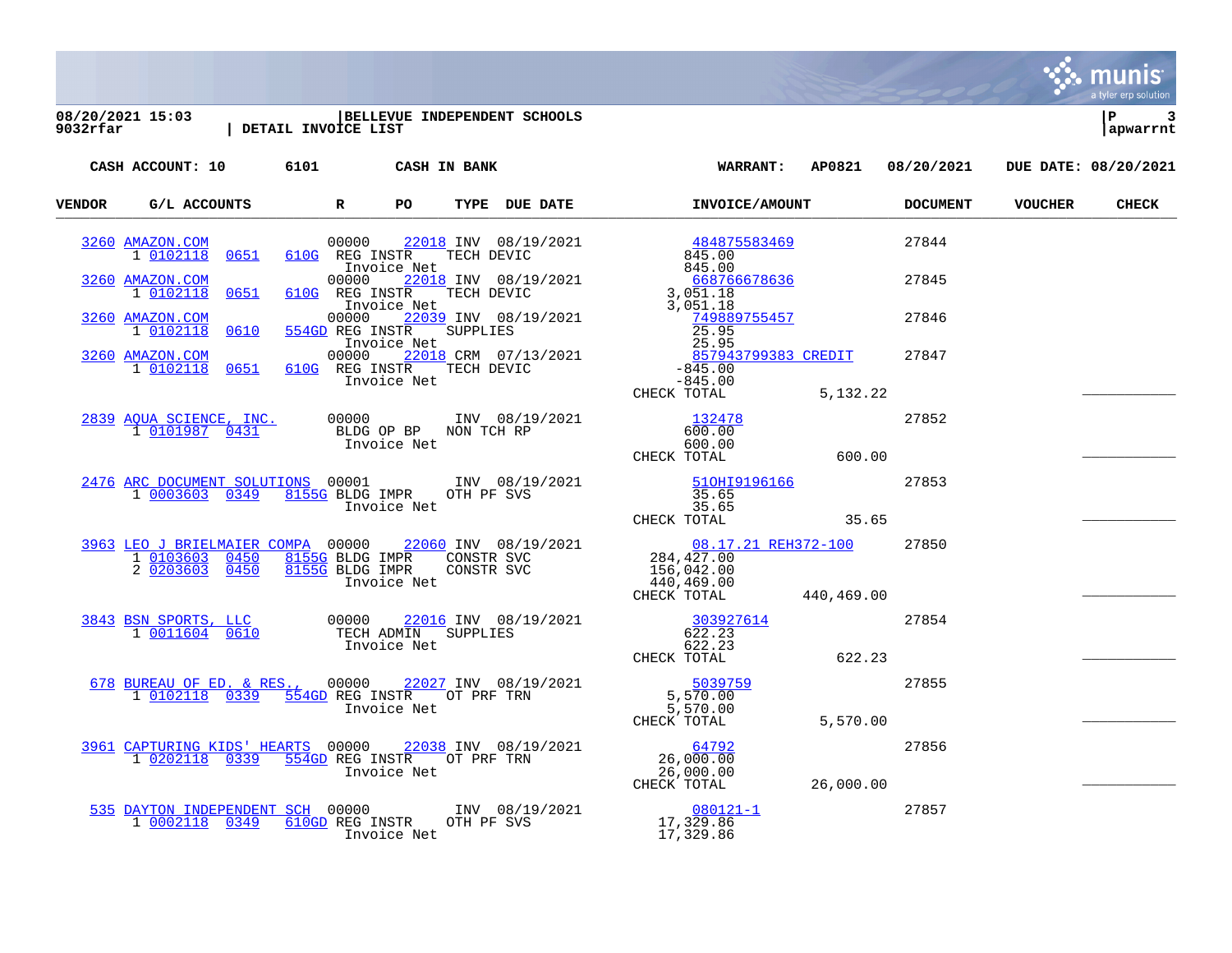|        |                                                                                                                                                        |              |                                           |                                                  |                                 |                                                   |          |                            |                | a tyler erp solution |
|--------|--------------------------------------------------------------------------------------------------------------------------------------------------------|--------------|-------------------------------------------|--------------------------------------------------|---------------------------------|---------------------------------------------------|----------|----------------------------|----------------|----------------------|
|        | 08/20/2021 15:03<br>9032rfar   DETATI TIT<br>  DETAIL INVOICE LIST                                                                                     |              |                                           | BELLEVUE INDEPENDENT SCHOOLS                     |                                 |                                                   |          |                            |                | l P<br>apwarrnt      |
|        | CASH ACCOUNT: 10 6101 CASH IN BANK                                                                                                                     |              |                                           |                                                  |                                 |                                                   |          | WARRANT: AP0821 08/20/2021 |                | DUE DATE: 08/20/2021 |
| VENDOR | G/L ACCOUNTS                                                                                                                                           | $\mathbb{R}$ | PO.                                       | TYPE DUE DATE                                    |                                 | <b>INVOICE/AMOUNT</b>                             |          | <b>DOCUMENT</b>            | <b>VOUCHER</b> | <b>CHECK</b>         |
|        |                                                                                                                                                        |              |                                           |                                                  |                                 | CHECK TOTAL 17,329.86                             |          |                            |                |                      |
|        | 433 DIAL ONE SECURITY, INC 00000 1NV 08/19/2021<br>1 0101987 0347                                                                                      |              | Invoice Net                               | BLDG OP BP SECUR SVCS                            | 372.78<br>CHECK TOTAL           | 666098<br>372.78                                  | 372.78   | 27858                      |                |                      |
|        | 5977 DOCUMENT DESTRUCTION,<br>1 0001052 0610                                                                                                           |              | Invoice Net                               | 00000 INV 08/19/2021<br>IMPRO INST SUPPLIES      | 120.00<br>CHECK TOTAL           | 138443<br>120.00                                  | 120.00   | 27859                      |                |                      |
|        | $\begin{tabular}{c cccccc}3971 & DODLTTLES SHACK AND S & 00000 & & & 1NV & 08/19/2021 \\ \hline 1 & 0101118 & 0616 & & & & & & \\\hline \end{tabular}$ |              | Invoice Net                               |                                                  | CHECK TOTAL                     | $\frac{2021816}{1,000.00}$<br>1,000.00            | 1,000.00 | 27860                      |                |                      |
|        | 2449 GIOVANNINA JOAN FERRAN 00000 21280 INV 08/19/2021<br>1 0002118 0349                                                                               |              | Invoice Net                               | 610G REG INSTROOTH PF SVS                        | CHECK TOTAL                     | 431<br>4,547.50<br>4,547.50                       | 4,547.50 | 27861                      |                |                      |
|        | 3848 RJ FLANNERY, LLC<br>1 0101118 0610                                                                                                                |              | Invoice Net                               | 00000 22082 INV 08/19/2021<br>REG INSTR SUPPLIES | $\frac{5391}{7}$<br>CHECK TOTAL | 50.00<br>50.00                                    | 50.00    | 27862                      |                |                      |
|        | 3870 GRATEFUL THREADS EMBRO 00000 22105 INV 08/19/2021<br>1 0201077 0610                                                                               |              |                                           | PRINCIPAL SUPPLIES<br>Thyoice Net                |                                 | 148<br>232.00                                     |          | 27863                      |                |                      |
|        | 3870 GRATEFUL THREADS EMBRO 00000 22117 INV 08/19/2021<br>1 0101118 0559 REG INSTR PRINTING                                                            |              | Invoice Net<br>Invoice Net                |                                                  | CHECK TOTAL                     | 232.00<br>147<br>120.00<br>120.00                 | 352.00   | 27864                      |                |                      |
|        | 5908 ROBERT EHMET HAYES & A 00000 21387 INV 08/19/2021<br>1 0103603 0346<br>2 0103603 0349                                                             |              | 8155G BLDG IMPR OTH PF SVS<br>Invoice Net | 8155G BLDG IMPR AR EN SVCS                       | 4,098.32                        | 5521<br>4,048.87<br>49.45<br>CHECK TOTAL 4,098.32 |          | 27865                      |                |                      |
|        | <u>3794 IDLEBROOK</u><br>1 0011071 0610                                                                                                                | 00000        | Invoice Net                               | 22050 INV 08/19/2021<br>BOARD SUPPLIES           | CHECK TOTAL                     | $61236 - 1$<br>311.00<br>311.00                   | 311.00   | 27866                      |                |                      |
|        | 3705 IXL LEARNING                                                                                                                                      | 00000        |                                           | 22028 INV 08/19/2021                             |                                 | S407868                                           |          | 27867                      |                |                      |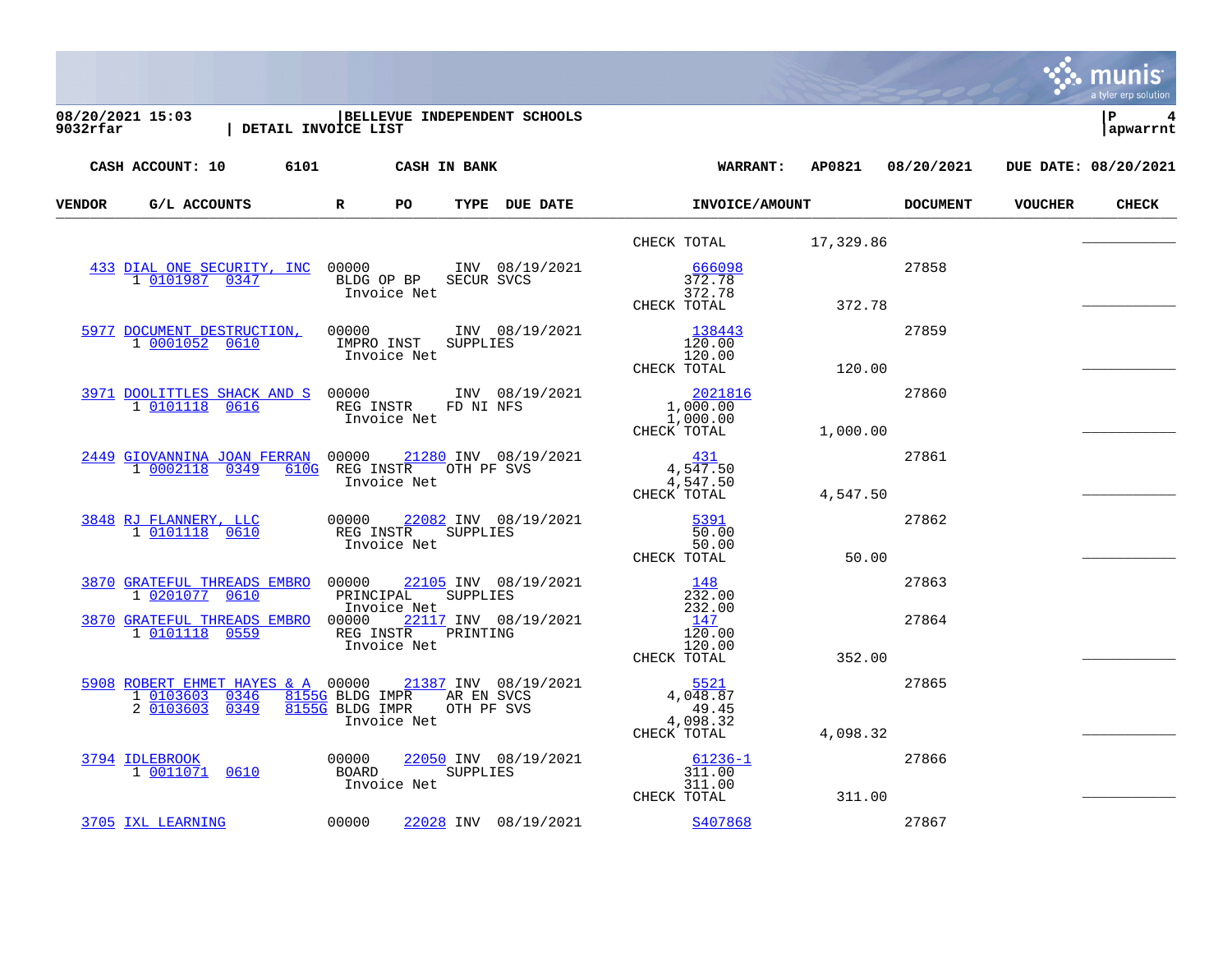**08/20/2021 15:03 |BELLEVUE INDEPENDENT SCHOOLS |P 5 9032rfar | DETAIL INVOICE LIST |apwarrnt CASH ACCOUNT: 10 6101 CASH IN BANK WARRANT: AP0821 08/20/2021 DUE DATE: 08/20/2021 VENDOR G/L ACCOUNTS R PO TYPE DUE DATE INVOICE/AMOUNT DOCUMENT VOUCHER CHECK** VERIDOR G/L ACCOONIS RELATION RELATION IN THE LOB DATE INVOLVER AROUNI 1 [0102118](https://yvwlndash063.tylertech.com/sites/mu9032/Live/_layouts/15/DashboardMunisV6.3/PassThru.aspx?-E=xr%2BIJbUSWoGNBpKVtqQkhIFEOKWFS7o5M1TigYGz9%2B9VW8WlxASpRkcMgjxq5OAFSFpgTkNkezWyj86owCSMcQ==&) [0735](https://yvwlndash063.tylertech.com/sites/mu9032/Live/_layouts/15/DashboardMunisV6.3/PassThru.aspx?-E=xr%2BIJbUSWoGNBpKVtqQkhIFEOKWFS7o5M1TigYGz9%2B9VW8WlxASpRkcMgjxq5OAFSFpgTkNkezWyj86owCSMcQ==&) [310G](https://yvwlndash063.tylertech.com/sites/mu9032/Live/_layouts/15/DashboardMunisV6.3/PassThru.aspx?-E=xr%2BIJbUSWoGNBpKVtqQkhIFEOKWFS7o5M1TigYGz9%2B9VW8WlxASpRkcMgjxq5OAFSFpgTkNkezWyj86owCSMcQ==&) REG INSTR TECH SFTWR 3,500.00 2 [0202118](https://yvwlndash063.tylertech.com/sites/mu9032/Live/_layouts/15/DashboardMunisV6.3/PassThru.aspx?-E=b1HDTYbIUwtZdyKvBDN9LIF0OX3g2drD4VJdh%2BQAUqufWaVnmEVbRBRjdSkBw%2BqeCG/bA1JkHiAD5fBc1F9AOg==&) [0735](https://yvwlndash063.tylertech.com/sites/mu9032/Live/_layouts/15/DashboardMunisV6.3/PassThru.aspx?-E=b1HDTYbIUwtZdyKvBDN9LIF0OX3g2drD4VJdh%2BQAUqufWaVnmEVbRBRjdSkBw%2BqeCG/bA1JkHiAD5fBc1F9AOg==&) [310G](https://yvwlndash063.tylertech.com/sites/mu9032/Live/_layouts/15/DashboardMunisV6.3/PassThru.aspx?-E=b1HDTYbIUwtZdyKvBDN9LIF0OX3g2drD4VJdh%2BQAUqufWaVnmEVbRBRjdSkBw%2BqeCG/bA1JkHiAD5fBc1F9AOg==&) REG INSTR TECH SFTWR 2,188.00 REG INSTR TECH SFTWR 3,500.00<br>
REG INSTR TECH SFTWR 2,188.00<br>
Invoice Net 5,688.00<br>
CHECK TOTAL THVOICE NEC CHECK TOTAL 5,688.00  $\overline{1424}$  $\overline{1424}$  $\overline{1424}$  [KROGER](https://yvwlndash063.tylertech.com/sites/mu9032/Live/_layouts/15/DashboardMunisV6.3/PassThru.aspx?-E=o0UQhHYuFZii87S5K2QyjPBM6OUN8UWQ9Pq6LeukfTNNRezydbTd%2BDRclkxvsLWL&)  $\overline{27869}$   $\overline{00000}$  INV  $08/19/2021$   $\overline{108698}$  $\overline{108698}$  $\overline{108698}$   $\overline{27869}$   $\overline{27869}$  1 [0102118](https://yvwlndash063.tylertech.com/sites/mu9032/Live/_layouts/15/DashboardMunisV6.3/PassThru.aspx?-E=0lcUbqxO860nqQRGlqt2dXDVdI/y8Tbv/%2BAoB%2B2zHIbfVfZMQrmVPi23m2MXuLgg3icgoMSpuO1y1tPbTM1Lvg==&) [0610](https://yvwlndash063.tylertech.com/sites/mu9032/Live/_layouts/15/DashboardMunisV6.3/PassThru.aspx?-E=0lcUbqxO860nqQRGlqt2dXDVdI/y8Tbv/%2BAoB%2B2zHIbfVfZMQrmVPi23m2MXuLgg3icgoMSpuO1y1tPbTM1Lvg==&) [554GD](https://yvwlndash063.tylertech.com/sites/mu9032/Live/_layouts/15/DashboardMunisV6.3/PassThru.aspx?-E=0lcUbqxO860nqQRGlqt2dXDVdI/y8Tbv/%2BAoB%2B2zHIbfVfZMQrmVPi23m2MXuLgg3icgoMSpuO1y1tPbTM1Lvg==&) REG INSTR SUPPLIES 110.32  $\begin{array}{cccc}\n & & & & & & 110.32 \\
 & & 00000 & & & & & 1N & 08/19/2021 & & & & 061545\n\end{array}$  $\begin{array}{cccccccccc} \texttt{1424} & \texttt{KROGER} & \texttt{00000} & \texttt{INV} & \texttt{08/19/2021} & \texttt{061545} & \texttt{061545} & \texttt{27870} \\ \texttt{1} & \texttt{0102118} & \texttt{0610} & \texttt{554GD} & \texttt{REG} & \texttt{INSTR} & \texttt{SUPPLIES} & \texttt{20.31} & \texttt{061545} & \texttt{061545} & \texttt{061545} & \texttt{061545} &$  $\begin{array}{cccccccccc} \texttt{1424} & \texttt{KROGER} & \texttt{00000} & \texttt{INV} & \texttt{08/19/2021} & \texttt{061545} & \texttt{061545} & \texttt{27870} \\ \texttt{1} & \texttt{0102118} & \texttt{0610} & \texttt{554GD} & \texttt{REG} & \texttt{INSTR} & \texttt{SUPPLIES} & \texttt{20.31} & \texttt{061545} & \texttt{061545} & \texttt{061545} & \texttt{061545} &$  $\begin{array}{cccccccccc} \texttt{1424} & \texttt{KROGER} & \texttt{00000} & \texttt{INV} & \texttt{08/19/2021} & \texttt{061545} & \texttt{061545} & \texttt{27870} \\ \texttt{1} & \texttt{0102118} & \texttt{0610} & \texttt{554GD} & \texttt{REG} & \texttt{INSTR} & \texttt{SUPPLIES} & \texttt{20.31} & \texttt{061545} & \texttt{061545} & \texttt{061545} & \texttt{061545} &$  $\begin{array}{cccccccccc} \texttt{1424} & \texttt{KROGER} & \texttt{00000} & \texttt{INV} & \texttt{08/19/2021} & \texttt{061545} & \texttt{061545} & \texttt{27870} \\ \texttt{1} & \texttt{0102118} & \texttt{0610} & \texttt{554GD} & \texttt{REG} & \texttt{INSTR} & \texttt{SUPPLIES} & \texttt{20.31} & \texttt{061545} & \texttt{061545} & \texttt{061545} & \texttt{061545} &$  $\begin{array}{cccccccccc} \texttt{1424} & \texttt{KROGER} & \texttt{00000} & \texttt{INV} & \texttt{08/19/2021} & \texttt{061545} & \texttt{061545} & \texttt{27870} \\ \texttt{1} & \texttt{0102118} & \texttt{0610} & \texttt{554GD} & \texttt{REG} & \texttt{INSTR} & \texttt{SUPPLIES} & \texttt{20.31} & \texttt{061545} & \texttt{061545} & \texttt{061545} & \texttt{061545} &$  $\begin{array}{cccccccccc} \texttt{1424} & \texttt{KROGER} & \texttt{00000} & \texttt{INV} & \texttt{08/19/2021} & \texttt{061545} & \texttt{061545} & \texttt{27870} \\ \texttt{1} & \texttt{0102118} & \texttt{0610} & \texttt{554GD} & \texttt{REG} & \texttt{INSTR} & \texttt{SUPPLIES} & \texttt{20.31} & \texttt{061545} & \texttt{061545} & \texttt{061545} & \texttt{061545} &$  $\begin{array}{cccccccccc} \texttt{1424} & \texttt{KROGER} & \texttt{00000} & \texttt{INV} & \texttt{08/19/2021} & \texttt{061545} & \texttt{061545} & \texttt{27870} \\ \texttt{1} & \texttt{0102118} & \texttt{0610} & \texttt{554GD} & \texttt{REG} & \texttt{INSTR} & \texttt{SUPPLIES} & \texttt{20.31} & \texttt{061545} & \texttt{061545} & \texttt{061545} & \texttt{061545} &$ 1 1 0103 [554GD](https://yvwlndash063.tylertech.com/sites/mu9032/Live/_layouts/15/DashboardMunisV6.3/PassThru.aspx?-E=XVmQtnlx8aCWoilv8dvaAvfN5TGe6t%2B3zrK9%2BsHCQUp5JVCj5SwG3PGUBoCnW3gUD0goswCSSyy8ISZ0t7FyTw==&) REG INSTR SUPPLIES 20.31 Invoice Net 1NV 08/19/2021 20.31 [1424](https://yvwlndash063.tylertech.com/sites/mu9032/Live/_layouts/15/DashboardMunisV6.3/PassThru.aspx?-E=O78W2uXg85OxmnPIPiHrD%2BdVR2XbfjmKpMCiM1lXVp2e9c0AKQd4CIdg9Qzg5CW8&) [KROGER](https://yvwlndash063.tylertech.com/sites/mu9032/Live/_layouts/15/DashboardMunisV6.3/PassThru.aspx?-E=O78W2uXg85OxmnPIPiHrD%2BdVR2XbfjmKpMCiM1lXVp2e9c0AKQd4CIdg9Qzg5CW8&) 10102118 0610 554GD REG INSTR SUPPLIES 10.25 1 [0102118](https://yvwlndash063.tylertech.com/sites/mu9032/Live/_layouts/15/DashboardMunisV6.3/PassThru.aspx?-E=lsxOtq21TSlvYP%2Bhp4Re4mRO9K9GM8jutI0e4Al3uJjznt78z/bGGMgRB1OjG36sz3RDO4LhIauU0sq32qeopw==&) [0610](https://yvwlndash063.tylertech.com/sites/mu9032/Live/_layouts/15/DashboardMunisV6.3/PassThru.aspx?-E=lsxOtq21TSlvYP%2Bhp4Re4mRO9K9GM8jutI0e4Al3uJjznt78z/bGGMgRB1OjG36sz3RDO4LhIauU0sq32qeopw==&) [554GD](https://yvwlndash063.tylertech.com/sites/mu9032/Live/_layouts/15/DashboardMunisV6.3/PassThru.aspx?-E=lsxOtq21TSlvYP%2Bhp4Re4mRO9K9GM8jutI0e4Al3uJjznt78z/bGGMgRB1OjG36sz3RDO4LhIauU0sq32qeopw==&) REG INSTR SUPPLIES 70.25 Invoice Net 1NV 08/19/2021 70.25 [1424](https://yvwlndash063.tylertech.com/sites/mu9032/Live/_layouts/15/DashboardMunisV6.3/PassThru.aspx?-E=uHVpONS/vGb6HiUoZugtHjrddCszH25znFgKXyDBPpzg3e1TvBjoGqgONBHK72Iz&) [KROGER](https://yvwlndash063.tylertech.com/sites/mu9032/Live/_layouts/15/DashboardMunisV6.3/PassThru.aspx?-E=uHVpONS/vGb6HiUoZugtHjrddCszH25znFgKXyDBPpzg3e1TvBjoGqgONBHK72Iz&) 00000 INV 08/19/2021 [010185](https://yvwlndash063.tylertech.com/sites/mu9032/Live/_layouts/15/DashboardMunisV6.3/PassThru.aspx?-E=TUQoLAcMr/b4oMo8Tmdj3LA57IOI4Gw%2BxrF23E1BlaWx%2B43tAWkt8wzjRXhvhXtVv8ys6Nk5uD%2BQoQ2JnL%2B/Tw==&) 27872 1 [0102118](https://yvwlndash063.tylertech.com/sites/mu9032/Live/_layouts/15/DashboardMunisV6.3/PassThru.aspx?-E=NMG43%2BX0Ebfrft3KYnXa5wSM2scMcdjNMALgIv6Vr/GJYsGP31SR2oCiteGJ94PqjTL52guhqpqSt6roY2xsPA==&) [0610](https://yvwlndash063.tylertech.com/sites/mu9032/Live/_layouts/15/DashboardMunisV6.3/PassThru.aspx?-E=NMG43%2BX0Ebfrft3KYnXa5wSM2scMcdjNMALgIv6Vr/GJYsGP31SR2oCiteGJ94PqjTL52guhqpqSt6roY2xsPA==&) [554GD](https://yvwlndash063.tylertech.com/sites/mu9032/Live/_layouts/15/DashboardMunisV6.3/PassThru.aspx?-E=NMG43%2BX0Ebfrft3KYnXa5wSM2scMcdjNMALgIv6Vr/GJYsGP31SR2oCiteGJ94PqjTL52guhqpqSt6roY2xsPA==&) REG INSTR SUPPLIES 28.83 Invoice Net 28.83 [1424](https://yvwlndash063.tylertech.com/sites/mu9032/Live/_layouts/15/DashboardMunisV6.3/PassThru.aspx?-E=UbQxfSsOfXbu66M/HMwq55ofDJw6imhWGxknVlkhRdA6A2iKu0LojOLL2F5o0FIM&) [KROGER](https://yvwlndash063.tylertech.com/sites/mu9032/Live/_layouts/15/DashboardMunisV6.3/PassThru.aspx?-E=UbQxfSsOfXbu66M/HMwq55ofDJw6imhWGxknVlkhRdA6A2iKu0LojOLL2F5o0FIM&) 10102118 0610 554GD REG INSTR SUPPLIES 11.88 [554GD](https://yvwlndash063.tylertech.com/sites/mu9032/Live/_layouts/15/DashboardMunisV6.3/PassThru.aspx?-E=rFLFQcH0akhl0mNEsKe81ip3gdlcvcw8YhZZ9KIRJHiKE5DROsQNPOIOmz4E0XHGcNZCT4whITGfLdtZEHA3vA==&) REG INSTR SUPPLIES 11.88<br>Invoice Net 11.88 Invoice Net 11.88<br>00000 1NV 08/19/2021 009007  $\overline{1424}$  $\overline{1424}$  $\overline{1424}$  [KROGER](https://yvwlndash063.tylertech.com/sites/mu9032/Live/_layouts/15/DashboardMunisV6.3/PassThru.aspx?-E=d4k/DMpRW3zT42LJOshWG3urslsqdcvmk/XI8gTpTjvcgZ8ZX9AW0%2B9zlmCE5P3V&)  $\overline{27874}$   $00000$  INV  $08/19/2021$   $009007$   $009007$   $27874$  1 [0011075](https://yvwlndash063.tylertech.com/sites/mu9032/Live/_layouts/15/DashboardMunisV6.3/PassThru.aspx?-E=XCaYKdjre4q88wWDE5SHZPTLDNghe2xfxLR20HLYynEIJqY3OoCHxuvRqpDBjrX9&) [0610](https://yvwlndash063.tylertech.com/sites/mu9032/Live/_layouts/15/DashboardMunisV6.3/PassThru.aspx?-E=XCaYKdjre4q88wWDE5SHZPTLDNghe2xfxLR20HLYynEIJqY3OoCHxuvRqpDBjrX9&) SUPERINTEN SUPPLIES 15.00 Invoice Net 15.00<br>00000 1NV 08/19/2021 032211  $\frac{1424}{10001052}$  $\frac{1424}{10001052}$  $\frac{1424}{10001052}$   $\frac{\text{KROGER}}{0616}$  $\frac{\text{KROGER}}{0616}$  $\frac{\text{KROGER}}{0616}$  00000 INV 08/19/2021  $\frac{032211}{102.25}$  $\frac{032211}{102.25}$  $\frac{032211}{102.25}$  27875 1 102.25<br>
1 102.25<br>
102.25 Invoice Net 102.25<br>00000 1NV 08/19/2021 062641 [1424](https://yvwlndash063.tylertech.com/sites/mu9032/Live/_layouts/15/DashboardMunisV6.3/PassThru.aspx?-E=uTTQA1FQ5RbJPrVKT1i%2B5oHmadciUvUvPOUq8IIf31V3FADqh5/2/gqo6mSmQyDH&) [KROGER](https://yvwlndash063.tylertech.com/sites/mu9032/Live/_layouts/15/DashboardMunisV6.3/PassThru.aspx?-E=uTTQA1FQ5RbJPrVKT1i%2B5oHmadciUvUvPOUq8IIf31V3FADqh5/2/gqo6mSmQyDH&) 00000 INV 08/19/2021 [062641](https://yvwlndash063.tylertech.com/sites/mu9032/Live/_layouts/15/DashboardMunisV6.3/PassThru.aspx?-E=OaxuBZB4DTP3qdDwd4if0JTMruXPBK5b1l3xuBJwCO6Lr2GpAVWyCMcyb7yiuqk73kVX4z2pWSFoCTxaSP8JTw==&) 27876<br>1 0001052 0616 IMPRO INST FD NI NFS 37.87 1 [0001052](https://yvwlndash063.tylertech.com/sites/mu9032/Live/_layouts/15/DashboardMunisV6.3/PassThru.aspx?-E=gZiZ6Bb90Vo6mdLphywUTigFIsDZa18Dr5P9qA%2B%2BELR74yuEm7r41HPtTD82gq98&) [0616](https://yvwlndash063.tylertech.com/sites/mu9032/Live/_layouts/15/DashboardMunisV6.3/PassThru.aspx?-E=gZiZ6Bb90Vo6mdLphywUTigFIsDZa18Dr5P9qA%2B%2BELR74yuEm7r41HPtTD82gq98&) IMPRO INST FD NI NFS 37.87 Invoice Net 37.87<br>CHECK TOTAL THROLUCE NUCLEAR CHECK TOTAL 396.71 [120](https://yvwlndash063.tylertech.com/sites/mu9032/Live/_layouts/15/DashboardMunisV6.3/PassThru.aspx?-E=ZVrdfbEhdP6fyRi7NnMc5TTIGf/0frhik8Owl%2Ban1g60sPh6y15lf4DTMzCL3Qow&) [KENTUCKY SCHOOL BOARDS](https://yvwlndash063.tylertech.com/sites/mu9032/Live/_layouts/15/DashboardMunisV6.3/PassThru.aspx?-E=ZVrdfbEhdP6fyRi7NnMc5TTIGf/0frhik8Owl%2Ban1g60sPh6y15lf4DTMzCL3Qow&) 00000 [22003](https://yvwlndash063.tylertech.com/sites/mu9032/Live/_layouts/15/DashboardMunisV6.3/PassThru.aspx?-E=/nH50S279Haq0ZwcExZvVAPT7mtRDzNggr3EEJ0Q9XubK3mDflWZ4htFDwRrmgtO&) INV 08/19/2021 [22-02712](https://yvwlndash063.tylertech.com/sites/mu9032/Live/_layouts/15/DashboardMunisV6.3/PassThru.aspx?-E=tQfGlVv9VPAf2/isPWGGWEdsvI8QEY79YtgO5xNTmqC/txYjmgzCnV4d/BnkcKz5hagOKoUD23jsqFW2IP3WVQ==&) 27913 1 [0011071](https://yvwlndash063.tylertech.com/sites/mu9032/Live/_layouts/15/DashboardMunisV6.3/PassThru.aspx?-E=mxUl%2Bun4fstOUlYRbJ3xkjPhr0jdJnhyBRxGKRNTjKbYWrZwllwXMHd17gTHkjsE&) [0338](https://yvwlndash063.tylertech.com/sites/mu9032/Live/_layouts/15/DashboardMunisV6.3/PassThru.aspx?-E=mxUl%2Bun4fstOUlYRbJ3xkjPhr0jdJnhyBRxGKRNTjKbYWrZwllwXMHd17gTHkjsE&) BOARD REG FEES 85.00 Invoice Net and a set of the set of the set of the set of the set of the set of the set of the set of the set o<br>CHECK TOTAL THVOLCE NECHAL CHECK TOTAL 85.00 <u>[2491](https://yvwlndash063.tylertech.com/sites/mu9032/Live/_layouts/15/DashboardMunisV6.3/PassThru.aspx?-E=4P5si93DPcIk9oV9G%2BUYoygWOc5Yb5/ztPagBkDedYMnm7o6qyi4PtyoktxD7cyC&) [LIBERTY MUTUAL INSURAN](https://yvwlndash063.tylertech.com/sites/mu9032/Live/_layouts/15/DashboardMunisV6.3/PassThru.aspx?-E=4P5si93DPcIk9oV9G%2BUYoygWOc5Yb5/ztPagBkDedYMnm7o6qyi4PtyoktxD7cyC&)</u> 00000 INV 08/19/2021 [14021671](https://yvwlndash063.tylertech.com/sites/mu9032/Live/_layouts/15/DashboardMunisV6.3/PassThru.aspx?-E=LZhDdaNKMfZ0b96bKhCat5DY6Hri/9qYkqjVklPEmyzXx4mB7cmLTk5udc5W8UpTCJLCr/aAbXGxxihMCRf8vw==&) 27877 1 [0011071](https://yvwlndash063.tylertech.com/sites/mu9032/Live/_layouts/15/DashboardMunisV6.3/PassThru.aspx?-E=kqAGt0kEogeqTph4sM1QcWfyS6ykObX%2BaguYV5tTRJjfaztVAKko6buXqte4Y4Qf&) [0522](https://yvwlndash063.tylertech.com/sites/mu9032/Live/_layouts/15/DashboardMunisV6.3/PassThru.aspx?-E=kqAGt0kEogeqTph4sM1QcWfyS6ykObX%2BaguYV5tTRJjfaztVAKko6buXqte4Y4Qf&) BOARD PROP INS 68,502.00 BOARD PROP INS 68,502.00<br>
Invoice Net 68,502.00<br>
CHECK TOTAL  $68,502.00$  $\frac{3125}{10002123}$  $\frac{3125}{10002123}$  $\frac{3125}{10002123}$  [NCS PEARSON, INC.](https://yvwlndash063.tylertech.com/sites/mu9032/Live/_layouts/15/DashboardMunisV6.3/PassThru.aspx?-E=K0sIIvIQ81Uw14FuSF67AW/t7J2lnQ5/jz/QvfOs1g/1iNJ5dt2YM7mO8nkN8M7P&)<br>  $\frac{3125}{10002123}$  0646 337F SP ED COOR TESTS 840.00 1 [0002123](https://yvwlndash063.tylertech.com/sites/mu9032/Live/_layouts/15/DashboardMunisV6.3/PassThru.aspx?-E=a8ZjwcajJ/i2H9Z1KLVQbKnO4Eo/1s1I3YGwuHMXPySrKLzNNMTeiSq6Qvb0iwJfryflciLVLGcxIjiDoESzTg==&) [0646](https://yvwlndash063.tylertech.com/sites/mu9032/Live/_layouts/15/DashboardMunisV6.3/PassThru.aspx?-E=a8ZjwcajJ/i2H9Z1KLVQbKnO4Eo/1s1I3YGwuHMXPySrKLzNNMTeiSq6Qvb0iwJfryflciLVLGcxIjiDoESzTg==&) [337F](https://yvwlndash063.tylertech.com/sites/mu9032/Live/_layouts/15/DashboardMunisV6.3/PassThru.aspx?-E=a8ZjwcajJ/i2H9Z1KLVQbKnO4Eo/1s1I3YGwuHMXPySrKLzNNMTeiSq6Qvb0iwJfryflciLVLGcxIjiDoESzTg==&) SP ED COOR TESTS 840.00 Invoice Net 840.00<br>CHECK TOTAL THVOLCE NECHAL CHECK TOTAL 840.00 [816](https://yvwlndash063.tylertech.com/sites/mu9032/Live/_layouts/15/DashboardMunisV6.3/PassThru.aspx?-E=0ve%2BHJPi/NkVNywXSp8Do3kHP/QLL2RrnUkO9Uj9TGSMV28JmVGBKXkLU/aMjRmm&) [NKCES](https://yvwlndash063.tylertech.com/sites/mu9032/Live/_layouts/15/DashboardMunisV6.3/PassThru.aspx?-E=0ve%2BHJPi/NkVNywXSp8Do3kHP/QLL2RrnUkO9Uj9TGSMV28JmVGBKXkLU/aMjRmm&) 00000 INV 08/19/2021 [36351](https://yvwlndash063.tylertech.com/sites/mu9032/Live/_layouts/15/DashboardMunisV6.3/PassThru.aspx?-E=VgeQekfJ20fWdWV4q47PEvI1gQ5ZNxO//5QAZG02Drh2uJWuhxKWdud/7vLaBfEPai3yn2Loe62yssP/YFWHqQ==&) 27879

munis tyler erp solution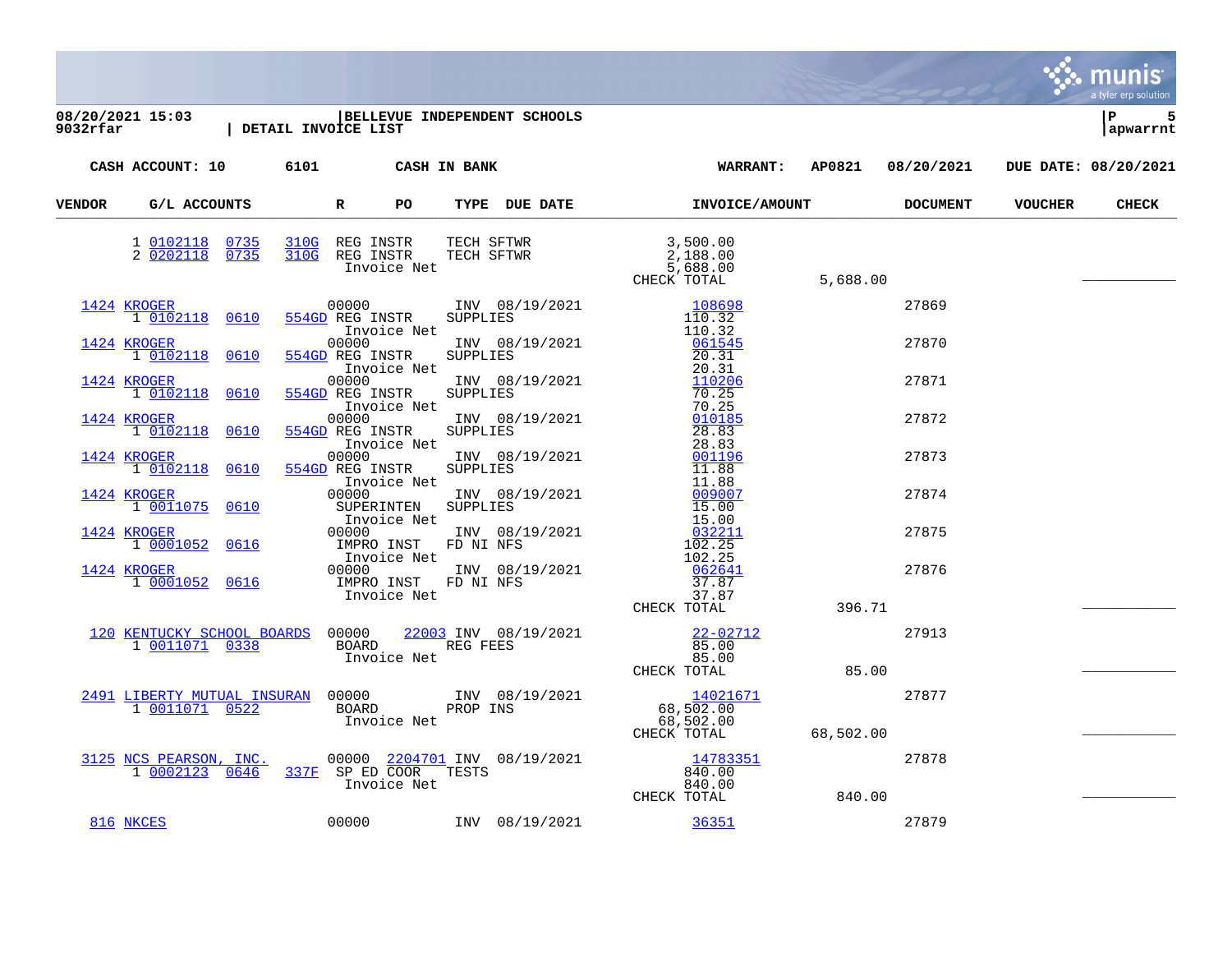|        | $\begin{array}{c c c c} 08/20/2021 & 15:03 & \text{ BELLEVU } \\ 9032rfar & & \text{  DETAIL INVOICE LIST} \end{array}$ |                         |             | BELLEVUE INDEPENDENT SCHOOLS |                                                                                                                                                                                                                                                                |       |                | l P<br>6<br>apwarrnt |
|--------|-------------------------------------------------------------------------------------------------------------------------|-------------------------|-------------|------------------------------|----------------------------------------------------------------------------------------------------------------------------------------------------------------------------------------------------------------------------------------------------------------|-------|----------------|----------------------|
|        | CASH ACCOUNT: 10 6101 CASH IN BANK                                                                                      |                         |             |                              | WARRANT: AP0821 08/20/2021 DUE DATE: 08/20/2021                                                                                                                                                                                                                |       |                |                      |
| VENDOR | G/L ACCOUNTS R                                                                                                          |                         | PO          |                              | TYPE DUE DATE <b>INVOICE/AMOUNT</b> DOCUMENT                                                                                                                                                                                                                   |       | <b>VOUCHER</b> | <b>CHECK</b>         |
|        | 1 0001124 0591 2ND LANG<br>816 NKCES<br>1 0001123 0349                                                                  |                         |             |                              | 2ND LANG SVC PR OS<br>Invoice Net<br>00000 1NV 08/19/2021<br>337X SP ED COOR OTHER PRO<br>1,847.29<br>36359<br>337X SP ED COOR OTHER PRO<br>2,668.59<br>2,668.59                                                                                               | 27880 |                |                      |
|        |                                                                                                                         |                         |             |                              | 3966 OAKTREE PRODUCTS, INC 00000 22067 INV 08/19/2021 1568387<br>10002118 0610 554GD REG INSTR SUPPLIES<br>Invoice Net 281.48<br>Throice Net CHECK TOTAL 281.48                                                                                                | 27881 |                |                      |
|        | 3895 PROSOURCE<br>1 0011071 0444<br>2 0101118 0444<br>3 0201118<br>0444                                                 | REG INSTR               |             |                              |                                                                                                                                                                                                                                                                | 27882 |                |                      |
|        | 3895 PROSOURCE<br>1 0011071 0444C<br>0444C<br>2 0101118<br>3 0201118<br>0444C                                           | 00000 44                |             |                              |                                                                                                                                                                                                                                                                | 27883 |                |                      |
|        | 252 OUILL CORPORATION<br>1 0011071 0610                                                                                 |                         |             |                              | CHECK TOTAL<br>BOARD<br>BOARD<br>INV 08/19/2021<br>28.21<br>00000 22031 INV 08/19/2021<br>BOARD<br>BOARD<br>END SUPPLIES<br>28.21<br>100000 22031 INV 08/19/2021<br>28.21<br>00000 22031 INV 08/19/2021<br>01000 22031 INV 08/19/2021<br>29.52659<br>29.21<br> | 27884 |                |                      |
|        | 252 OUILL CORPORATION<br>1 0011071 0610                                                                                 |                         |             |                              |                                                                                                                                                                                                                                                                | 27885 |                |                      |
|        | 252 QUILL CORPORATION<br>1 0011071 0610                                                                                 |                         |             |                              |                                                                                                                                                                                                                                                                | 27886 |                |                      |
|        | 252 QUILL CORPORATION<br>1 0011071 0610                                                                                 |                         |             |                              |                                                                                                                                                                                                                                                                | 27887 |                |                      |
|        | 252 QUILL CORPORATION<br>1 0101118 0610                                                                                 |                         |             |                              |                                                                                                                                                                                                                                                                | 27888 |                |                      |
|        | 252 QUILL CORPORATION<br>1 0201118 0610                                                                                 |                         |             |                              |                                                                                                                                                                                                                                                                | 27889 |                |                      |
|        | 252 QUILL CORPORATION<br>1 0201118 0610                                                                                 |                         |             |                              |                                                                                                                                                                                                                                                                | 27890 |                |                      |
|        | 252 QUILL CORPORATION<br>1 0002118 0610                                                                                 | 610G REG INSTR SUPPLIES | Invoice Net |                              | 47.14<br>47.14                                                                                                                                                                                                                                                 | 27891 |                |                      |

**Execution**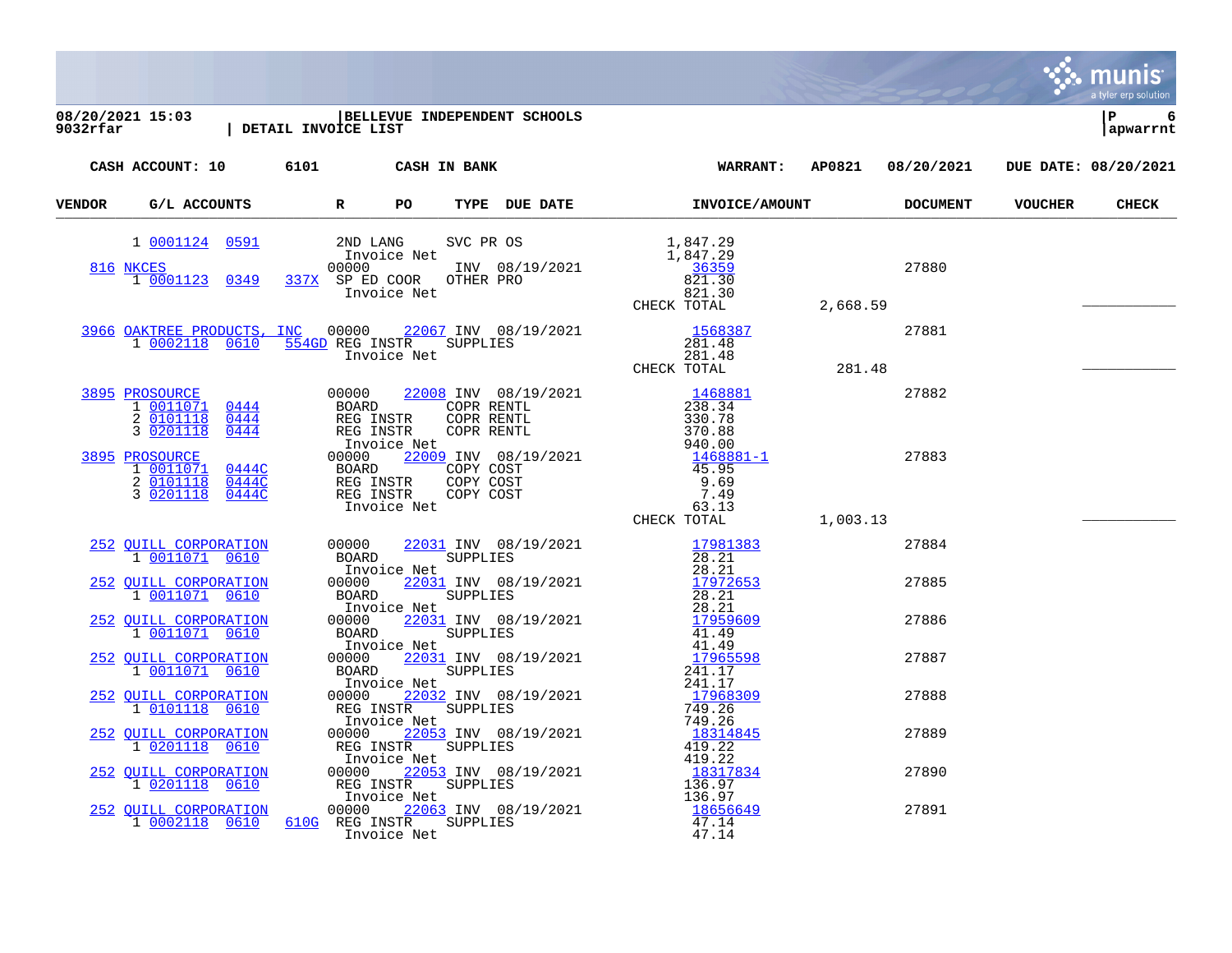

[2828](https://yvwlndash063.tylertech.com/sites/mu9032/Live/_layouts/15/DashboardMunisV6.3/PassThru.aspx?-E=xRaPFGxhE4UoqJtRofNY59eS8pfyAb4sqybpIH/AJ1OFz6fWqBNiYIl9l88U8oXj&) [STIGLER SUPPLY CO.](https://yvwlndash063.tylertech.com/sites/mu9032/Live/_layouts/15/DashboardMunisV6.3/PassThru.aspx?-E=xRaPFGxhE4UoqJtRofNY59eS8pfyAb4sqybpIH/AJ1OFz6fWqBNiYIl9l88U8oXj&) 00000 [22090](https://yvwlndash063.tylertech.com/sites/mu9032/Live/_layouts/15/DashboardMunisV6.3/PassThru.aspx?-E=1kccp4BKFcDuG0WlYJZC0DVu4v6H0KTDYtppRg4eMKbw7EQJV2SzKoICJpVX2qCh&) INV 08/20/2021 [389780](https://yvwlndash063.tylertech.com/sites/mu9032/Live/_layouts/15/DashboardMunisV6.3/PassThru.aspx?-E=CDpbNm%2B80oj%2B8rWd6zVL57XhTBbNKaToHNR1xN3707r1c72TQRbEVq1b%2BWMHx1gzHa/0P0X9McVpNTCg7WaWSw==&) 389780 27909<br>1 0202118 0610 554G REG INSTR SUPPLIES 2,117.95 1 [0202118](https://yvwlndash063.tylertech.com/sites/mu9032/Live/_layouts/15/DashboardMunisV6.3/PassThru.aspx?-E=adplQSEV98thfT6TjI5pUUJ1upBbD1r4ZJEDbwa1YPcZmqcGKVe4RPfkKVNnEgCMdfVmPJRCuowXAFhni8Li9w==&) [0610](https://yvwlndash063.tylertech.com/sites/mu9032/Live/_layouts/15/DashboardMunisV6.3/PassThru.aspx?-E=adplQSEV98thfT6TjI5pUUJ1upBbD1r4ZJEDbwa1YPcZmqcGKVe4RPfkKVNnEgCMdfVmPJRCuowXAFhni8Li9w==&) [554G](https://yvwlndash063.tylertech.com/sites/mu9032/Live/_layouts/15/DashboardMunisV6.3/PassThru.aspx?-E=adplQSEV98thfT6TjI5pUUJ1upBbD1r4ZJEDbwa1YPcZmqcGKVe4RPfkKVNnEgCMdfVmPJRCuowXAFhni8Li9w==&) REG INSTR SUPPLIES 2,117.95<br>Thyoice Net 2,117.95 Invoice Net

a tyler erp solutior

munis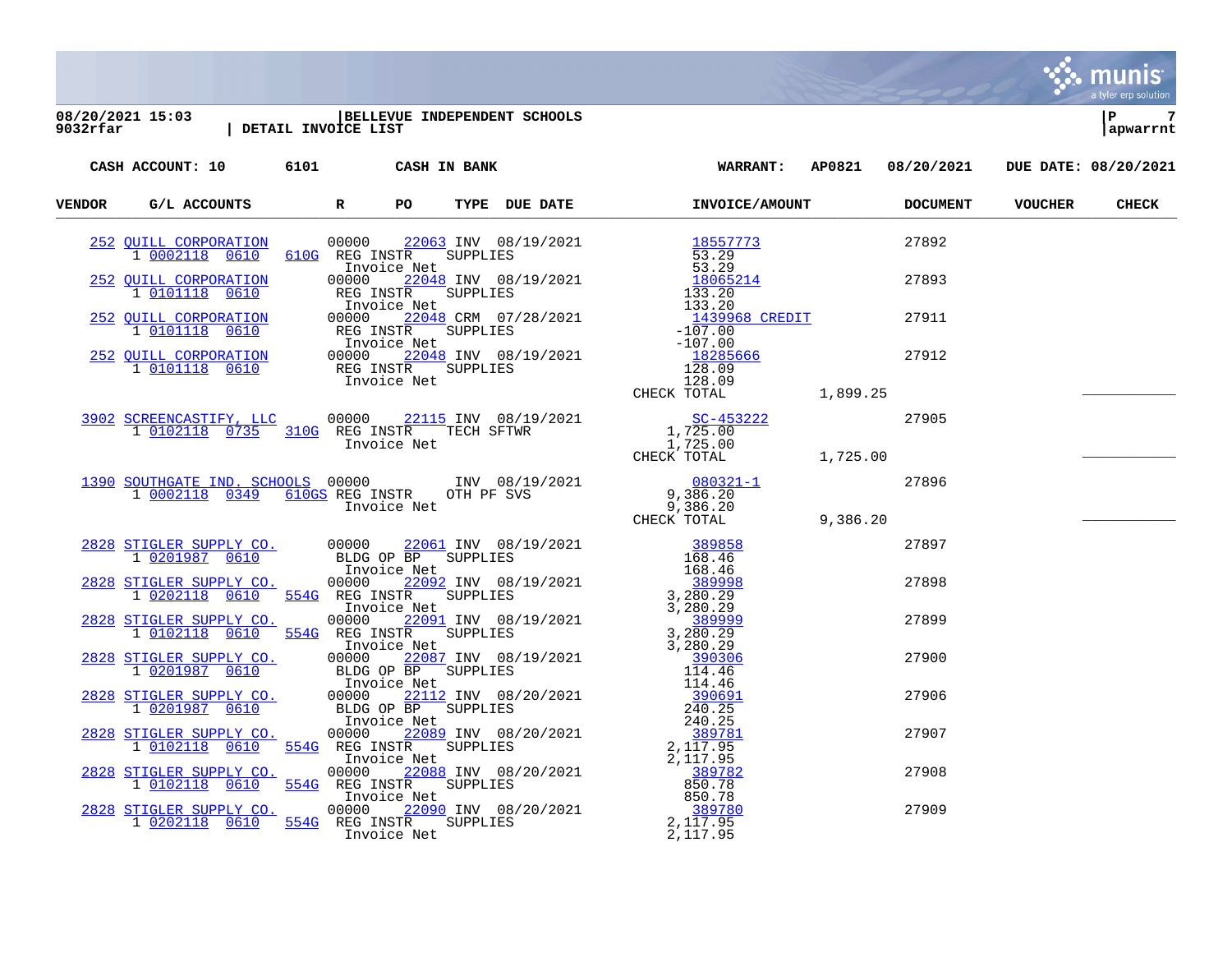|                                                         |                                                                                    |                                                     |                            |                 |                | a tyler erp solution |
|---------------------------------------------------------|------------------------------------------------------------------------------------|-----------------------------------------------------|----------------------------|-----------------|----------------|----------------------|
| 08/20/2021 15:03<br>$9032$ rfar<br>DETAIL INVOICE LIST  | BELLEVUE<br>INDEPENDENT SCHOOLS                                                    |                                                     |                            |                 |                | ΙP<br>apwarrnt       |
| CASH ACCOUNT: 10<br>6101                                | <b>CASH IN BANK</b>                                                                | <b>WARRANT:</b>                                     | AP0821                     | 08/20/2021      |                | DUE DATE: 08/20/2021 |
| G/L ACCOUNTS<br><b>VENDOR</b>                           | <b>DUE DATE</b><br>$\mathbf R$<br>PO<br><b>TYPE</b>                                | INVOICE/AMOUNT                                      |                            | <b>DOCUMENT</b> | <b>VOUCHER</b> | <b>CHECK</b>         |
|                                                         |                                                                                    | CHECK TOTAL                                         | 12,170.43                  |                 |                |                      |
| 909 TROPHY AWARDS MFG., IN<br>0441<br>1 0202118<br>0610 | 00000<br>22096 INV 08/19/2021<br>REG INSTR<br><b>SUPPLIES</b><br>Invoice Net       | 36027<br>194.36<br>194.36<br>CHECK TOTAL            | 194.36                     | 27904           |                |                      |
| 6152 WILLIAMSTOWN INDEPENDE<br>1 0002118<br>0349        | 00000<br>INV 08/19/2021<br>OTH PF SVS<br>610GW REG INSTR<br>Invoice Net            | 10 FINAL<br>109,059.59<br>109,059.59<br>CHECK TOTAL | 109,059.59                 | 27901           |                |                      |
| 3437 WOLNITZEK & ROWEKAMP,<br>1 0011071<br>0343         | INV 08/19/2021<br>00000<br>BOARD<br>LEGAL SVC                                      | 27675<br>450.00                                     |                            | 27902           |                |                      |
| 3437 WOLNITZEK & ROWEKAMP,<br>1 0011071<br>0343         | Invoice Net<br>INV 08/19/2021<br>00000<br><b>BOARD</b><br>LEGAL SVC<br>Invoice Net | 450.00<br>27674<br>575.00<br>575.00<br>CHECK TOTAL  | 1,025.00                   | 27903           |                |                      |
| 75 INVOICES                                             | WARRANT TOTAL<br>CASH ACCOUNT BALANCE                                              |                                                     | 723,597.33<br>3,594,691.76 |                 |                |                      |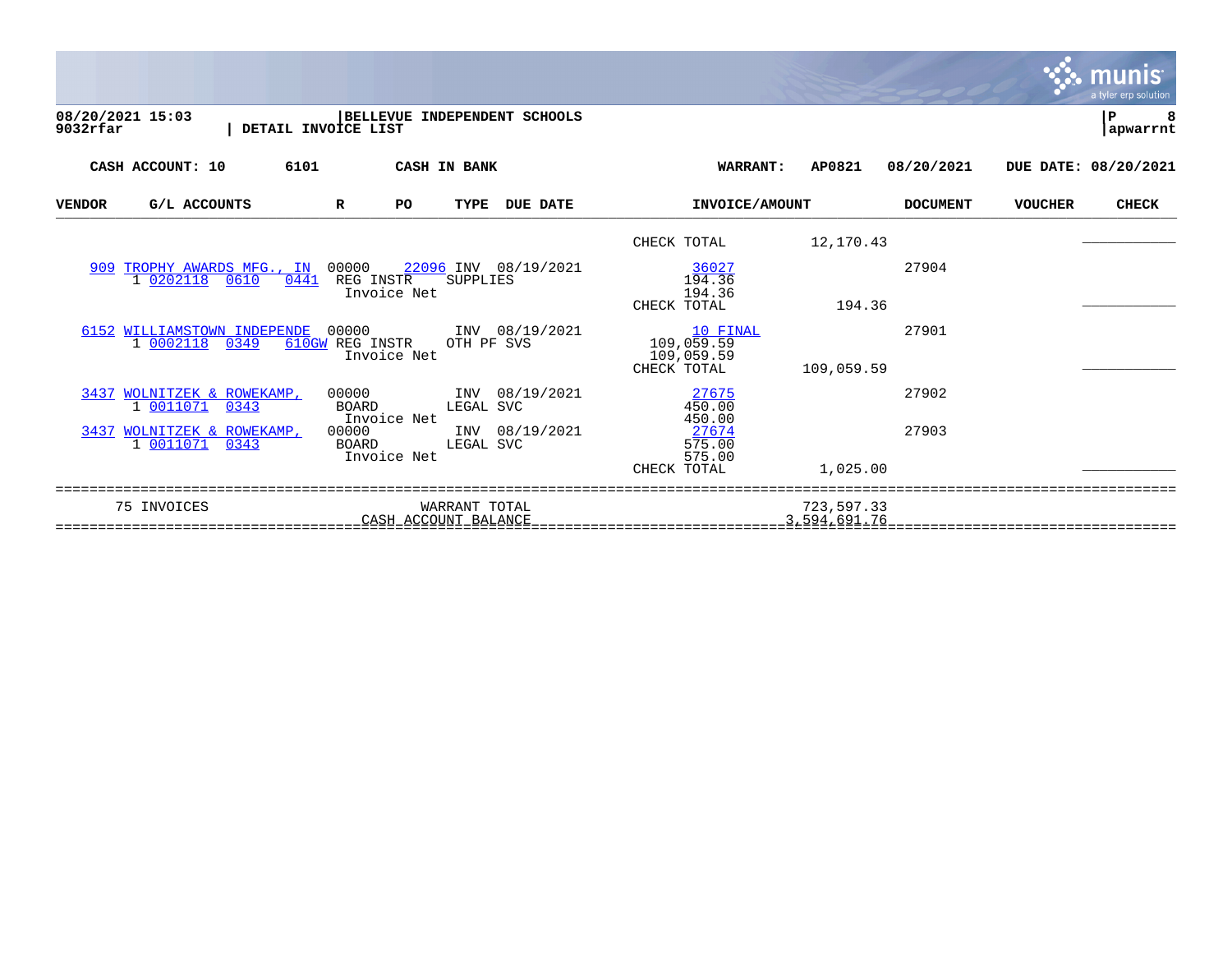

## **08/20/2021 15:03 |BELLEVUE INDEPENDENT SCHOOLS |P 9** | WARRANT SUMMARY

**WARRANT: AP0821 08/20/2021 DUE DATE: 08/20/2021**

| FUND ORG                                                                                                                                                                                                                                                                                                                                                                              |                                                                                                                                                                                                                                                                                                                                                   |                                                                                                                                                                                                                                                                                                                                                                                                                                                                                                                                                                                                                                                                                                                                                                      | <b>ACCOUNT</b>                                                                                                                                                                                                                                                                                                                                                                                                                                                                                                                                                                                                                                                                                                                                                                                                                                                                                                                                                           | <b>AMOUNT</b>                                                                                                                                                                                                                                                                                                     | <b>AVLB BUDGET</b>                                                                                                                                                                                                                                                                                                                                                                                                                                                                                                                                                                                                                       |                                                                                                                                                       |                                                                                                                                                                                                                                                                                                                                                                                                                                                       |
|---------------------------------------------------------------------------------------------------------------------------------------------------------------------------------------------------------------------------------------------------------------------------------------------------------------------------------------------------------------------------------------|---------------------------------------------------------------------------------------------------------------------------------------------------------------------------------------------------------------------------------------------------------------------------------------------------------------------------------------------------|----------------------------------------------------------------------------------------------------------------------------------------------------------------------------------------------------------------------------------------------------------------------------------------------------------------------------------------------------------------------------------------------------------------------------------------------------------------------------------------------------------------------------------------------------------------------------------------------------------------------------------------------------------------------------------------------------------------------------------------------------------------------|--------------------------------------------------------------------------------------------------------------------------------------------------------------------------------------------------------------------------------------------------------------------------------------------------------------------------------------------------------------------------------------------------------------------------------------------------------------------------------------------------------------------------------------------------------------------------------------------------------------------------------------------------------------------------------------------------------------------------------------------------------------------------------------------------------------------------------------------------------------------------------------------------------------------------------------------------------------------------|-------------------------------------------------------------------------------------------------------------------------------------------------------------------------------------------------------------------------------------------------------------------------------------------------------------------|------------------------------------------------------------------------------------------------------------------------------------------------------------------------------------------------------------------------------------------------------------------------------------------------------------------------------------------------------------------------------------------------------------------------------------------------------------------------------------------------------------------------------------------------------------------------------------------------------------------------------------------|-------------------------------------------------------------------------------------------------------------------------------------------------------|-------------------------------------------------------------------------------------------------------------------------------------------------------------------------------------------------------------------------------------------------------------------------------------------------------------------------------------------------------------------------------------------------------------------------------------------------------|
| 1<br>$\mathbf{1}$<br>1<br>$\mathbf{1}$<br>1<br>$\mathbf{1}$<br>$\mathbf{1}$<br>$\mathbf{1}$<br>$\mathbf{1}$<br>$\mathbf 1$<br>$\mathbf 1$<br>1<br>$\mathbf{1}$<br>$\mathbf{1}$<br>1<br>$\mathbf{1}$<br>$\mathbf 1$<br>$\mathbf{1}$<br>$\mathbf{1}$<br>$\mathbf{1}$<br>$\mathbf{1}$<br>$\mathbf 1$<br>$\mathbf{1}$<br>1<br>$\frac{1}{1}$<br>1<br>$\mathbf 1$<br>$\mathbf{1}$<br>1<br>1 | 0001052<br>0001052<br>0001123<br>0001124<br>0011071<br>0011071<br>0011071<br>0011071<br>0011071<br>0011071<br>0011075<br>0011087<br>0011604<br>0011604<br>0011604<br>0101118<br>0101118<br>0101118<br>0101118<br>0101118<br>0101118<br>0101987<br>0101987<br>0101987<br>0201077<br>0201118<br>0201118<br>0201118<br>0201987<br>0201987<br>0201988 | IMPROVEMENT OF INS 1<br>IMPROVEMENT OF INS 1<br>SPECIAL ED COORDIN 1<br>LIMITED ENG PROFIC 1<br>SCHOOL BOARD ACTIV 1<br>SCHOOL BOARD ACTIV 1<br>SCHOOL BOARD ACTIV 1<br>SCHOOL BOARD ACTIV 1<br>SCHOOL BOARD ACTIV 1<br>SCHOOL BOARD ACTIV 1<br>SUPERINTENDENT'S O 1<br>OPERATION OF BUILD 1<br>TECHNOLOGY SVC SUP 1<br>TECHNOLOGY SVC SUP 1<br>TECHNOLOGY SVC SUP 1<br>REGULAR INSTRUCTIO 1<br>REGULAR INSTRUCTIO 1<br>REGULAR INSTRUCTIO 1<br>REGULAR INSTRUCTIO 1<br>REGULAR INSTRUCTIO 1<br>REGULAR INSTRUCTIO 1<br>OPERATION OF BUILD 1<br>OPERATION OF BUILD 1<br>OPERATION OF BUILD 1<br>PRINCIPAL'S OFFICE 1<br>REGULAR INSTRUCTIO 1<br>REGULAR INSTRUCTIO 1<br>REGULAR INSTRUCTIO 1<br>OPERATION OF BUILD 1<br>OPERATION OF BUILD 1<br>SCHOOL GROUNDS MAI 1 | $-000-2211-490-00-0610$ -<br>$-000-2211-490-00-0616$<br>$-000-2211-200-00-0349$<br>$-000 - 1900 - 460 - 00 - 0591$<br>$-001-2311-470-00-0338$<br>$-001-2311-470-00-0343$<br>$-001-2311-470-00-0444$<br>$-001-2311-470-00-0444C -$<br>-001-2311-470-00-0522<br>$-001-2311-470-00-0610$<br>$-001-2321-470-00-0610$<br>$-001 - 2610 - 470 - 00 - 0434$<br>$-001-2581-470-00-0610$<br>$-001-2581-470-00-0650$<br>$-001-2581-470-00-0651$ -<br>$-010 - 1100 - 100 - 30 - 0444$<br>$-010-1100-100-30-0444C -$<br>$-010 - 1100 - 100 - 30 - 0559$<br>$-010-1100-100-30-0610$<br>$-010-1100-100-30-0616$<br>$-010 - 1100 - 100 - 30 - 0679$<br>$-010-2610-409-30-0347 -$<br>$-010-2610-409-30-0431$<br>$-010-2610-409-30-0434$<br>$-020 - 2410 - 470 - 10 - 0610$<br>$-020 - 1100 - 100 - 10 - 0444$<br>$-020 - 1100 - 100 - 10 - 0444C -$<br>$-020 - 1100 - 100 - 10 - 0610$<br>$-020 - 2610 - 409 - 10 - 0434$<br>$-020 - 2610 - 409 - 10 - 0610$<br>$-020-2630-409-00-0349$ - | $\sim$<br>-337X<br>$\overline{\phantom{a}}$<br>$\overline{\phantom{a}}$<br>$\sim$ $-$<br>$\sim$ $-$<br>$\sim$ $-$<br>$\sim$ $-$<br>$\sim$ $-$<br>$\sim$ $-$<br>$\sim$ $-$<br>$\sim$<br>$\overline{\phantom{0}}$<br>$\sim$ $-$<br>$\sim$ $-$<br>$\sim$ $-$<br>$\sim$ $-$<br>$\sim$ $-$<br>$\sim$ $-$<br>$\sim$ $-$ | GENERAL SUPPLIES<br>FOOD NON INSTR NON FOO<br>OTHER PROFESSIONAL SER<br>SVC PRCH ATH DST/ED AG<br>REGISTRATION FEES<br>LEGAL SERVICES<br>LEGAL SERVICES<br>COPIER RENTAL<br>COST PER COPY<br>PROPERTY INSURANCE<br>GENERAL SUPPLIES<br>BUILDING REPAIRS & MAI<br>GENERAL SUPPLIES<br>BUILDING REPAIRS & MAI<br>GENERAL SUPPLIES<br>CRIPRIES 622.23<br>SUPPLIES 622.23<br>SUPPLIES 7 TECHNOLOGY 453.71<br>SUPPLIES 7 TECHNOLOGY 453.71<br>COPTER RENTAL 330.78<br>COFT PER COPY 9.60<br>OTHER PRINTING 120.00<br>GENERAL SUPPLIES 953.55<br>FOOD NON INSTR NON FOO 1,000.00<br>OTHER<br><b>GENERAL SUPPLIES</b><br>OTHER PROFESSIONAL SER | 120.00<br>140.12<br>821.30<br>1,847.29<br>85.00<br>1,025.00<br>238.34<br>45.95<br>68,502.00<br>650.08<br>15.00<br>12.92<br>622.23<br>523.17<br>839.00 | $-120.00$<br>$-1,886.62$<br>$-821.30$<br>$-1,847.29$<br>$-85.00$<br>$-1,475.00$<br>$-2,860.08$<br>$-3,000.00$<br>$-68,502.00$<br>$-731.28$<br>$-15.00$<br>$-813.01$<br>$-1, 331.99$<br>$-453.71$<br>$-1.601.38$<br>$-3,969.36$<br>$-3,500.00$<br>$-120.00$<br>$-1,693.58$<br>$-1,000.00$<br>$-248.00$<br>$-525.78$<br>$-600.00$<br>$-340.20$<br>$-232.00$<br>$-4,450.56$<br>$-3,500.00$<br>$-2,834.52$<br>$-6,683.16$<br>$-2, 297, 95$<br>$-4,062.00$ |
| $\mathbf{1}$                                                                                                                                                                                                                                                                                                                                                                          | 9101087<br>CASH ACCOUNT 10 6101                                                                                                                                                                                                                                                                                                                   | OPERATION OF BUILD 1<br>BALANCE                                                                                                                                                                                                                                                                                                                                                                                                                                                                                                                                                                                                                                                                                                                                      | $-910-2610-470-00-0434$ -<br>3,594,691.76                                                                                                                                                                                                                                                                                                                                                                                                                                                                                                                                                                                                                                                                                                                                                                                                                                                                                                                                |                                                                                                                                                                                                                                                                                                                   | BUILDING REPAIRS & MAI<br>FUND TOTAL                                                                                                                                                                                                                                                                                                                                                                                                                                                                                                                                                                                                     | 238.75<br>83,305.96                                                                                                                                   | $-456.66$                                                                                                                                                                                                                                                                                                                                                                                                                                             |
| 2<br>2<br>2<br>2<br>2<br>$\overline{c}$<br>2<br>2<br>2<br>2<br>2<br>2                                                                                                                                                                                                                                                                                                                 | 0002118<br>0002118<br>0002118<br>0002118<br>0002118<br>0002118<br>0002123<br>0102118<br>0102118<br>0102118<br>0102118<br>0102118                                                                                                                                                                                                                  | REGULAR INSTRUCTIO 2<br>REGULAR INSTRUCTIO 2<br>REGULAR INSTRUCTIO 2<br>REGULAR INSTRUCTIO 2<br>REGULAR INSTRUCTIO 2<br>REGULAR INSTRUCTIO 2<br>SPECIAL ED COORDIN 2<br>REGULAR INSTRUCTIO 2<br>REGULAR INSTRUCTIO 2<br>REGULAR INSTRUCTIO 2<br>REGULAR INSTRUCTIO 2<br>REGULAR INSTRUCTIO 2                                                                                                                                                                                                                                                                                                                                                                                                                                                                         | $-000 - 1100 - 100 - 00 - 0349$<br>$-000 - 1100 - 100 - 00 - 0349$<br>$-000 - 1100 - 100 - 00 - 0349$<br>$-000 - 1100 - 100 - 00 - 0349$<br>$-000 - 1100 - 100 - 00 - 0610$<br>$-000 - 1100 - 100 - 00 - 0610$<br>$-000-2211-200-00-0646$<br>$-010-1100-100-30-0339$<br>$-010 - 1100 - 100 - 30 - 0610$<br>$-010 - 1100 - 100 - 30 - 0610$<br>$-010 - 1100 - 100 - 30 - 0651$<br>$-010 - 1100 - 100 - 30 - 0735$                                                                                                                                                                                                                                                                                                                                                                                                                                                                                                                                                         | $-610G$<br>$-610GD$<br>$-610GS$<br>$-610$ GW<br>$-554GD$<br>$-610G$<br>$-337F$<br>$-554GD$<br>-554G<br>$-554GD$<br>$-610G$<br>$-310G$                                                                                                                                                                             | OTHER PROFESSIONAL SER<br>OTHER PROFESSIONAL SER<br>OTHER PROFESSIONAL SER<br>OTHER PROFESSIONAL SER<br>GENERAL SUPPLIES<br>GENERAL SUPPLIES<br>TESTS<br>OTH PROF TRAINING & DE<br>GENERAL SUPPLIES<br>GENERAL SUPPLIES<br>SUPPLIES - TECH RELATE<br>TECH SOFTWARE                                                                                                                                                                                                                                                                                                                                                                       | 4,547.50<br>17,329.86<br>9,386.20<br>109,059.59<br>281.48<br>100.43<br>840.00<br>5,570.00<br>6,249.02<br>267.54<br>3,051.18<br>5,225.00               | $-2,604.50$<br>18,867.11<br>46,657.84<br>.00<br>$-281.48$<br>$-1, 366.99$<br>$-3, 123.65$<br>$-5,570.00$<br>$-6, 249.02$<br>$-3,341.80$<br>$-1,032.84$<br>4,750.76                                                                                                                                                                                                                                                                                    |